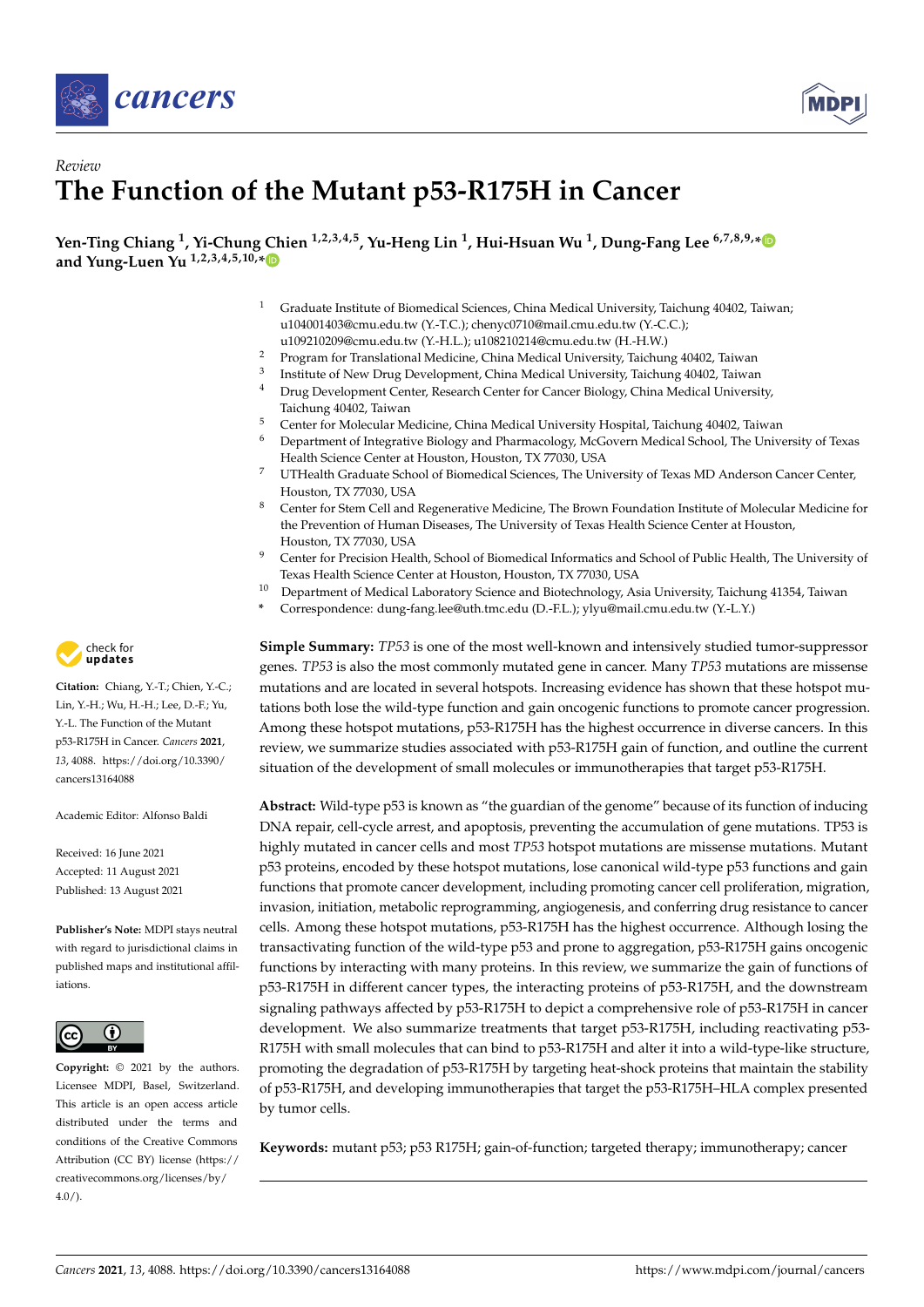### **1. Introduction**

Cancer is a set of diseases characterized by abnormal cell growth with the potential to invade other parts of the body. Douglas Hanahan and Robert A. Weinberg proposed six hallmarks of cancer: sustaining proliferative signaling, evading growth suppressors, resisting cell death, enabling replicative immortality, inducing angiogenesis, and activating invasion and metastasis [\[1\]](#page-13-0). These hallmarks can be acquired by mutations of genes that are involved in these biological processes. p53, a sequence-transcription factor encoded by the *TP53* gene, is called "the guardian of the genome" because it can sense DNA damage in cells and turn on its downstream signaling that can induce DNA repair, cell-cycle arrest, and apoptosis by modulating the expression of its target genes. Once the p53 pathway has been altered, genetically damaged cells will not go into senescence or apoptosis, causing the accumulation of mutations and acquiring hallmarks of cancer [\[2\]](#page-13-1). The p53 protein has an N-terminus containing transactivation domains, a DNA binding domain that binds to specific DNA sequences, and a C-terminus oligomerization and regulatory domains [\[3\]](#page-13-2). In data from The Cancer Genome Atlas (TCGA) program, 41.8% of cancer patients have alterations in *TP53*, suggesting that *TP53* is highly mutated in cancer patients. Most *TP53* mutations are located within the DNA binding domain (96–293 aa) and at several hotspots, such as R175, R248, R273, and R282 (Figure [1a](#page-2-0)). The pattern of *TP53* hotspots distribution from the International Agency for Research on Cancer (IARC) *TP53* somatic mutation database is similar to the TCGA database. R175, G245, R248, R249, R273, and R282 are the top six frequently mutated sites (Figure [1b](#page-2-0)). As for the IARC *TP53* germline mutation database, the distribution of hotspots is similar to the somatic database, except for the high mutation frequency in R337 (Figure [1c](#page-2-0)) [\[4](#page-13-3)[,5\]](#page-13-4). *TP53-R337H*, also known as "the Brazilian germline *TP53* mutation", increases predisposition to childhood adrenocortical tumor, while the detailed molecular mechanism needs further investigation [\[6\]](#page-13-5). There might be several reasons that could explain why there are hotspot mutations in the *TP53* gene. First, different mutations might have different levels of impact on the function of p53, either by altering the global protein structure or disrupting the p53–DNA interface, and there is a selection for cancer cells that express p53 mutants, losing its wild-type function [\[7\]](#page-13-6). On the basis of the crystal structure of the p53–DNA complex [\[8\]](#page-13-7), hotspots R248 and R273 come into direct contact with DNA, whereas R249 and R282 lie near the DNA contacting interface. The R175 hotspot is located at the zinc-binding site near the DNA binding interface, which is very important to the maintenance of structural stability. Therefore, the p53-R175H mutation causes a change in the protein structure. Based on the crystal structure, these hotspots can be classified as contact mutants (R248 and R273) which make direct contact with DNA and structural mutants (R175, G245, R249, and R282) which maintain the structure of the DNA binding interface [\[8\]](#page-13-7). Second, the occurrence of C to T transitions increased 10-fold in the  $5<sup>'</sup>$  methylated cytosine of CpG codons. Four of the six codons encoding arginine have CpG dinucleotides in the first two positions, which can explain why the top six most frequent missense mutations all occur at the arginine residue [\[9\]](#page-13-8). Lastly, missense mutations located at these hotspots encode mutant p53 oncoproteins that lose canonical tumor-suppressor functions and gain oncogenic functions to promote cancer progression. Among these hotspot mutations, p53-R175H has the highest occurrence in cancer patients in both the TCGA database and IARC *TP53* somatic mutations database (Table [1\)](#page-3-0). The p53-R175H loses the transactivating function of the wild-type p53 due to its defective DNA binding interface. However, p53-R175H gains function by many kinds of mechanisms. It is reported that p53-R175H can bind to some DNA sequences which are different from the wild-type p53 response element and transactivate its target genes [\[10\]](#page-14-0). p53-R175H can also interact with numerous kinds of transcription factors to enhance or suppress the expression of their target genes [\[11\]](#page-14-1). In addition, the p53-R175H is more prone to aggregation than the wild-type p53 because it exhibits a larger hydrophobic surface area and higher loop flexibility than the wild-type p53 [\[12\]](#page-14-2). p53-R175H aggregates can not only induce coaggregation of wild-type p53 to cause the loss of function but also induce coaggregation of p63 and p73 to cause gain-of-functions [\[13\]](#page-14-3). Different p53 mutants may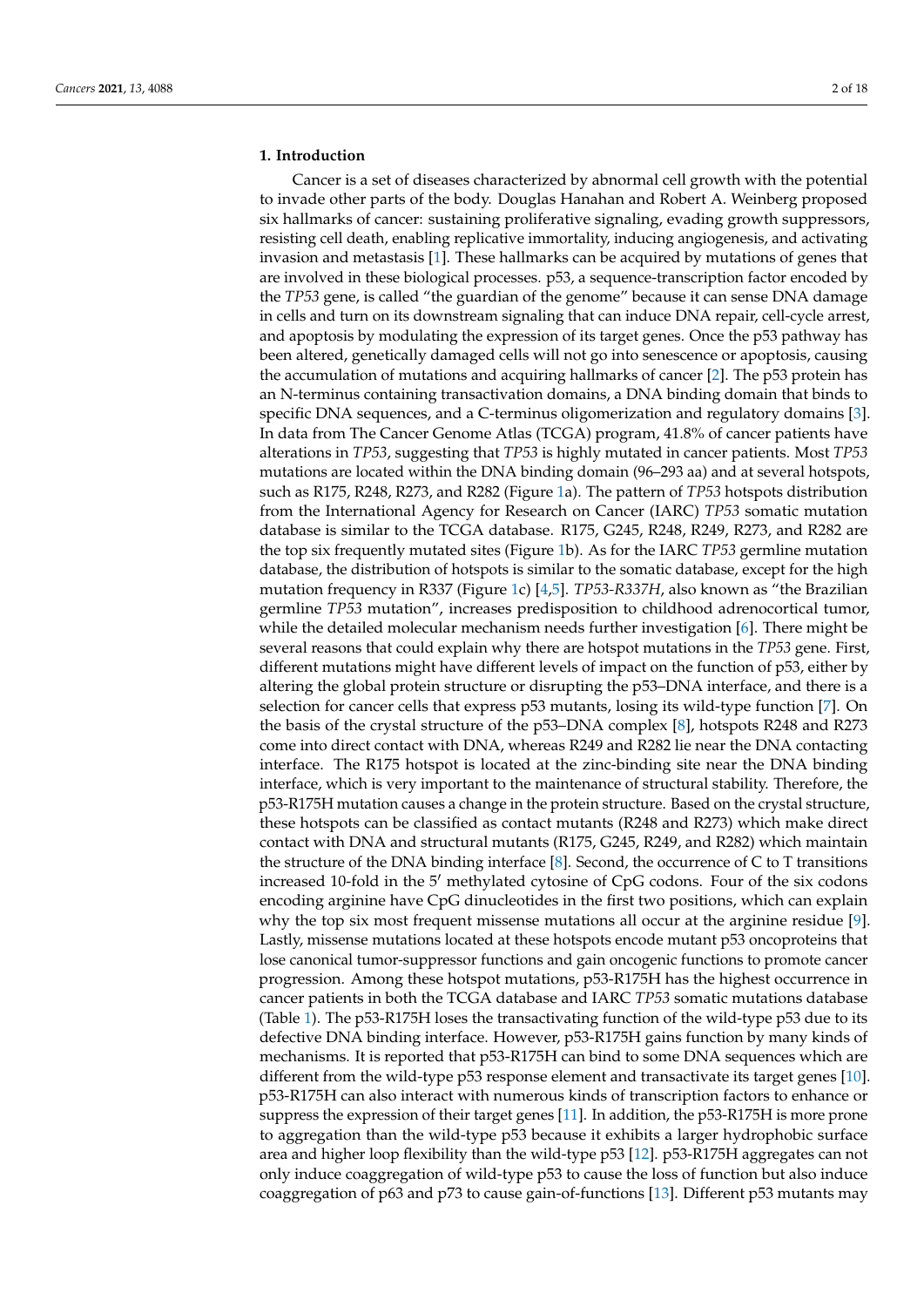gain different functions. In this review, we focus on the gain-of-function of p53-R175H and discuss its role in cancer development. In the last section, we summarize the current and discuss its role in cancer development. In the last section, we summarize the current development of mutant-p53-targeted therapies. tant-*p53*-targeted therapies.

cause the loss of function but also induce coaggregation of p63 and p73 to cause

<span id="page-2-0"></span>

Figure 1. Distribution of TP53 mutations. (a) Distribution of TP53 mutations from the TCGA database. Picture obtained from National Cancer Institute GDC Data Portal; (**b**) Distribution of TP53 somatic somatic mutations from the IARC TP53 database; (**c**) Distribution of *TP53* germline mutations mutations from the IARC TP53 database; (**c**) Distribution of *TP53* germline mutations from the IARC from the IARC TP53 database; and (**b**,**c**) Picture obtained from the IARC TP53 database website TP53 database; and (**b,***c*) Picture obtained from the IARC TP53 database website [\(https://p53.iarc.fr/](https://p53.iarc.fr/) (accessed on 1 July 2021)).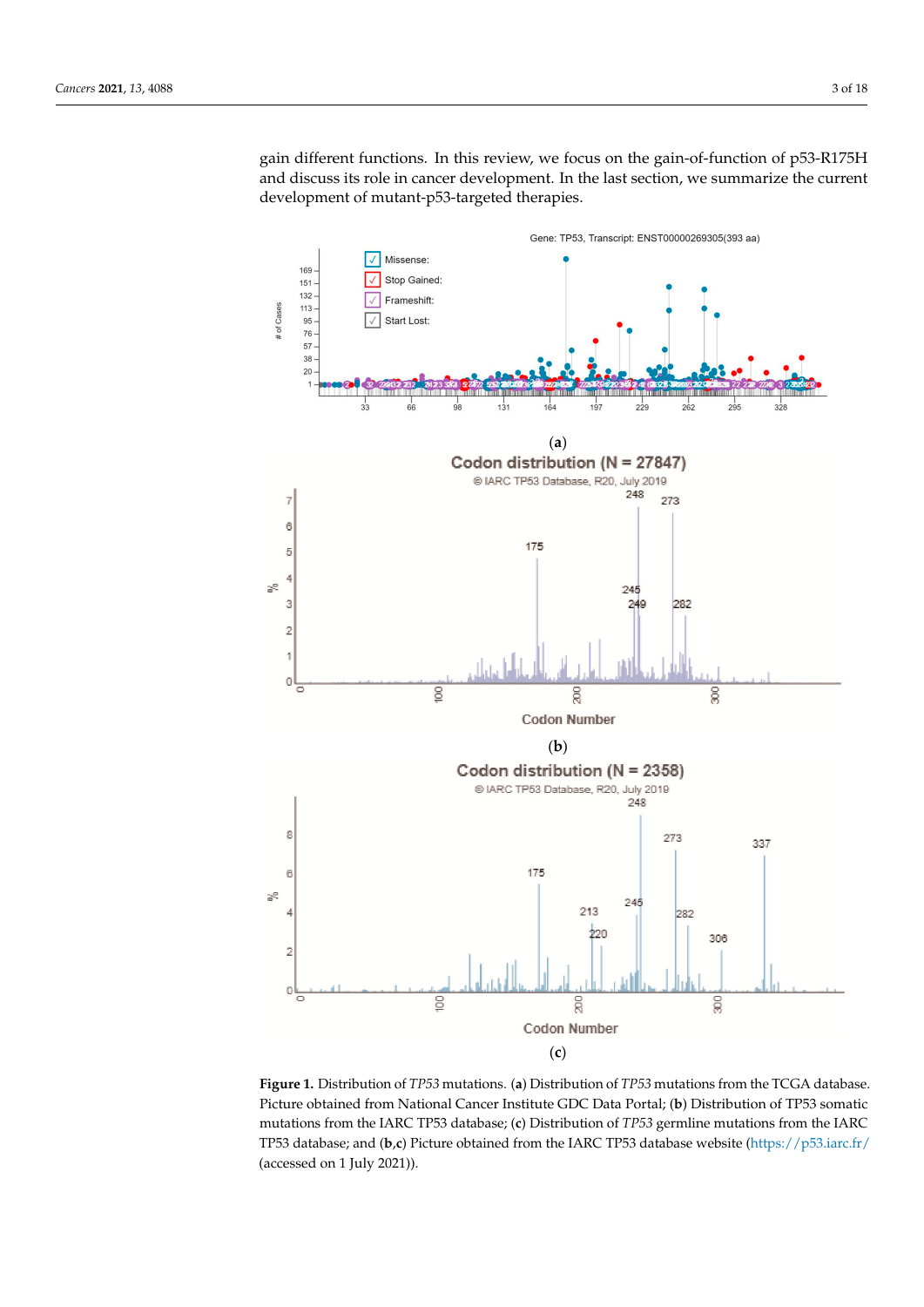| somatic mutations database. |                                    |                                                       |                                           |  |  |
|-----------------------------|------------------------------------|-------------------------------------------------------|-------------------------------------------|--|--|
| <b>TCGA Database</b>        |                                    | <b>IARC TP53 Somatic</b><br><b>Mutations Database</b> |                                           |  |  |
| <b>Mutants</b>              | Percentage in TP53 Mutant<br>Cases | <b>Mutants</b>                                        | Percentage in TP53<br><b>Mutant Cases</b> |  |  |
| Missense TP53 R175H         | $3.69\%$                           | Missense R175H                                        | $4.21\%$                                  |  |  |
| Missense TP53 R248O         | 2.88%                              | Missense R248O                                        | 3.28%                                     |  |  |
| Missense TP53 R273C         | $2.80\%$                           | Missense R273H                                        | $2.97\%$                                  |  |  |
| Missense TP53 R273H         | 2.25%                              | Missense R248W                                        | $2.65\%$                                  |  |  |
| Missense TP53 R248W         | 2.19%                              | Missense R273C                                        | 2.45%                                     |  |  |
| Missense TP53 R282W         | $2.05\%$                           | Missense R282W                                        | $2.10\%$                                  |  |  |
| Stop Gained TP53 R213 *     | 1.78%                              | Missense G245S                                        | 1.58%                                     |  |  |
| Missense TP53 Y220C         | $1.60\%$                           | Missense R249S                                        | $1.52\%$                                  |  |  |
| Stop Gained TP53 R196 *     | 1.30%                              | Missense Y220C                                        | $1.39\%$                                  |  |  |
| Missense TP53 G245S         | $1.05\%$                           | Stop Gained TP53 R213 <sup>1</sup> *                  | 1.14%                                     |  |  |

<span id="page-3-0"></span>**Table 1.** Top 10 frequently occurring *TP53* mutants. Data were obtained from the TCGA database and the IARC *TP53* somatic mutations database.

1 \* represents the termination codon.

# **2. Gain-of-Function of Mutant** *p53-R175H*

A large part of *TP53* mutations in cancer cells is missense mutations which encode altered proteins, suggesting that these altered proteins may contribute some functions and are not just the result of loss of function mutations. In 1993, Dittmer et al. reported that mutant p53 proteins (V143A, R175H, R248W, R273H, and D281G) expressed in murine fibroblast cell lines ((10)3 cells) lacking p53 resulted in enhanced tumorigenic potential in nude mice. Mutant p53 alleles can also enhance the plating efficiency of the human osteosarcoma cell lines SAOS-2 and enhance the expression of the *CAT* gene in (10)3 cells [\[14\]](#page-14-4). In 2004, Olive et al. reported that p53<sup>R172H/-</sup> (mouse R172H refers to human R175H) and p53<sup>R270H/-</sup> (mouse R270H refers to human R273H) mice developed novel tumors compared to p53−/<sup>−</sup> mice, including a variety of carcinomas and more frequent endothelial tumors [\[15\]](#page-14-5). These two studies provided strong evidence to the mutant p53 gain-of-function hypothesis. In the last two decades, more and more studies have shown that p53 gain-of-function plays important role in tumorigenesis, and the mechanism has been investigated. Mutant p53 can modulate the expression of some genes by binding to their promotor with or without the help of different transcription factors, turning on many downstream oncogenic pathways. Mutant p53 can also bind to some enzymes to gain new functions. In this chapter, we summarize the p53-R175H interacting proteins, target genes, and gain-of-function. We also list other p53 mutants that have gain-of-function the same as p53-R175H in each study to make it easy to find which p53 mutants have phenotypes similar to p53-R175H or which molecular mechanisms are p53-R175H specific.

#### *2.1. Inducing Genetic Instability*

Acquisition of the multiple cancer hallmarks depends on a succession of alterations in the genomes of neoplastic cells [\[1\]](#page-13-0). *TP53* is the central of the genomic integrity maintaining system because it can sense stress signals and force genetically damaged cells into either senescence or apoptosis [\[2\]](#page-13-1). However, it was reported that p53-R175H gains the function of inducing genetic instability. Hingorani et al. generated mouse pancreatic ductal adenocarcinoma model containing *Trp53R172H* and *KrasG12D*. They found that the pancreatic carcinoma cells from mice expressing *Trp53R172H* frequently contain greater than two centrosomes while the pancreatic carcinoma cells from *Trp53* wild-type mice have a normal number of centrosomes [\[16\]](#page-14-6). Liu et al. further identified that p53-R175H mice are cancer prone and in mouse embryonic fibroblast p53-R175H impairs the recruitment of MRN/ATM to DNA double strain break sites by interacting with MRN complex component Mre11, thereby inducing chromosomal translocation [\[17\]](#page-14-7) (Table [2\)](#page-4-0).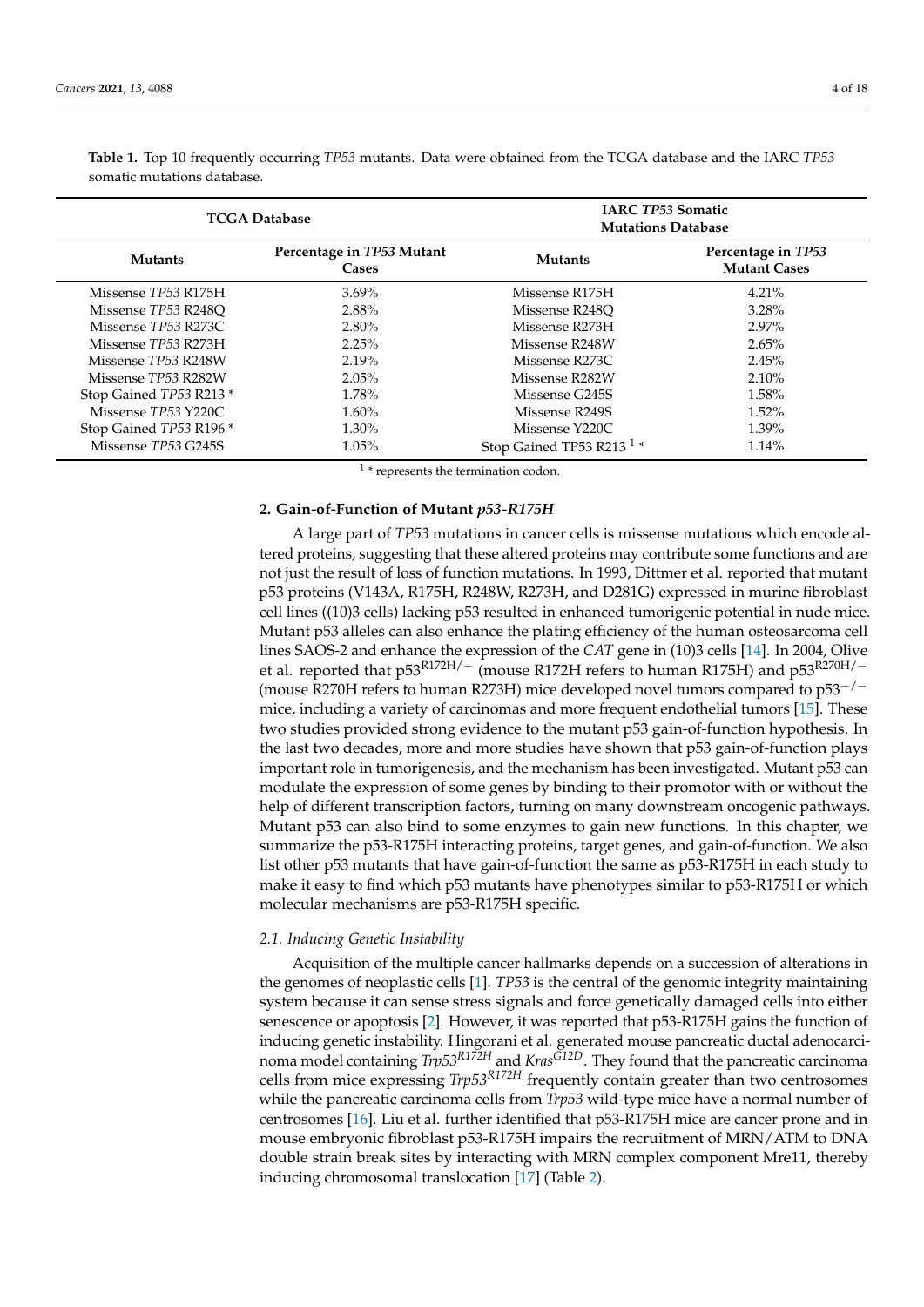<span id="page-4-0"></span>

| Tumor Type                            | <b>Same Function</b><br><b>Mutations</b> | <b>R175h</b><br><b>Interacting Protein</b> | <b>Affected Downstream</b><br>Molecule or Pathway | Ref.      |
|---------------------------------------|------------------------------------------|--------------------------------------------|---------------------------------------------------|-----------|
| Pancreatic cancer                     | $\overline{\phantom{0}}$                 |                                            |                                                   | <b>16</b> |
| None (mouse)<br>embryonic fibroblast) | R248W, R273H                             | Mre11                                      | MRN/ATM                                           |           |

**Table 2.** Summary of p53-R175H gain-of-function of inducing genetic instability.

# *2.2. Promoting Tumor Cell Growth*

Since the *TP53* mutation often occurs in several hotspots by single nucleotide substitution resulting in missense mutation, scientists considered whether these mutant *p53* proteins both lose the wild-type p53 function and gain some unique functions to promote cancer-cell growth. In 2004, Scian et al. expressed hotspot mutants p53-R175H, p53-R273H, and p53-D281G in H1299, which is a p53 null human non-small-cell lung carcinoma cell line, and found that the proliferation rate of these cells increased compared to that of control cells. They also found that some growth-related genes, which are not the target genes of wild-type p53, are upregulated by these p53 mutants. However, they did not investigate the detailed mechanism [\[18\]](#page-14-8). *GEF-H1*, a guanine exchange factor-H1 for RhoA, was proved to be a p53-R175H, p53-V157F, and p53-R248Q target gene. The growth of many kinds of mutant p53 cancer cell lines but not the wild-type p53 cell lines is dependent on the expression of GEF-H1 [\[19\]](#page-14-9). Growth-regulated oncogene 1 (*GRO1* or *CXCL1*) was reported to be another p53-R175H target gene. p53-R175H can transactivate the *GRO1* gene by directly binding to its promoter region. Knockdown of GRO1 in colon adenocarcinoma cell line SW480 and pancreatic ductal adenocarcinoma cell line MIA PaCa-2 decreases cell viability [\[20\]](#page-14-10). In 2015, Zhu et al. reported a novel mutant *p53* gain-of-function mechanism that is associated with the chromatin pathway [\[21\]](#page-14-11). p53 with hotspot mutation can transcriptionally upregulate chromatin regulatory genes, including methyltransferases *MLL1* (*KMT2A*), *MLL2* (*KMT2D*), and acetyltransferase *MOZ* (*KAT6A*) by binding to their promoter regions together with ETS2, which is an ETS family transcription factor. Upregulation of these methyltransferases and acetyltransferase results in global increases in histone methylation and acetylation, and alters the expression of many genes that are essential to tumor growth. TCGA database analysis also revealed that, in many cancer types, *MLL1*, *MLL2*, and *MOZ* gene expression are upregulated in tumors with p53 hotspot mutation (R175H, R248Q, R248W, R249S, and R273H) compared to tumors with wild-type p53 [\[21\]](#page-14-11). This finding underscored that mutant p53 can alter the whole transcriptome by regulating epigenetic gene expression. In breast-cancer cell lines, mutant p53s can also bind to transcription factor NF-Y and cofactor YAP, and together activate several genes associated with cell growth, including *cyclin A*, *cyclin B*, and *CDK1* genes [\[22\]](#page-14-12). Additionally, p53-R175H and p53-R273H can cooperate with transcription factor MYB and transactivate replication-initiation-related genes *CDC7* and *DBF4.* High *CDC7* expression correlates with mutant *p53* expression and poor prognosis in lung-adenocarcinoma patients [\[23\]](#page-14-13). Furthermore, Valentino et al. found that, in breast and prostate cancers, p53-R175H and p53-R280K can induce PI3K/AKT signaling pathway and promote tumor growth by binding to tumor suppressor DAB2IP. DAB2IP can directly bind to PI3K and AKT, and limit their activation [\[24\]](#page-14-14). Pancreatic cancer is driven by *KRAS* and *TP53* mutations. However, we knew little about the relationship between these two genes. Recently, Escobar-Hoyos et al. discovered that p53-R175H increases the expression of *hnRNPK*, which is a splicing regulator, resulting in the production of isoforms of GTPase-activating proteins (GAPs). These GAP isoforms lost their function to contact and inactivate mutant KRAS, so KRAS downstream signaling pathways are turned on and contribute to tumor growth [\[25\]](#page-14-15). All these findings suggest that p53-R175H gains the function of promoting tumor-cell growth in many kinds of cancer types and by different kinds of molecular mechanisms (Table [3\)](#page-5-0).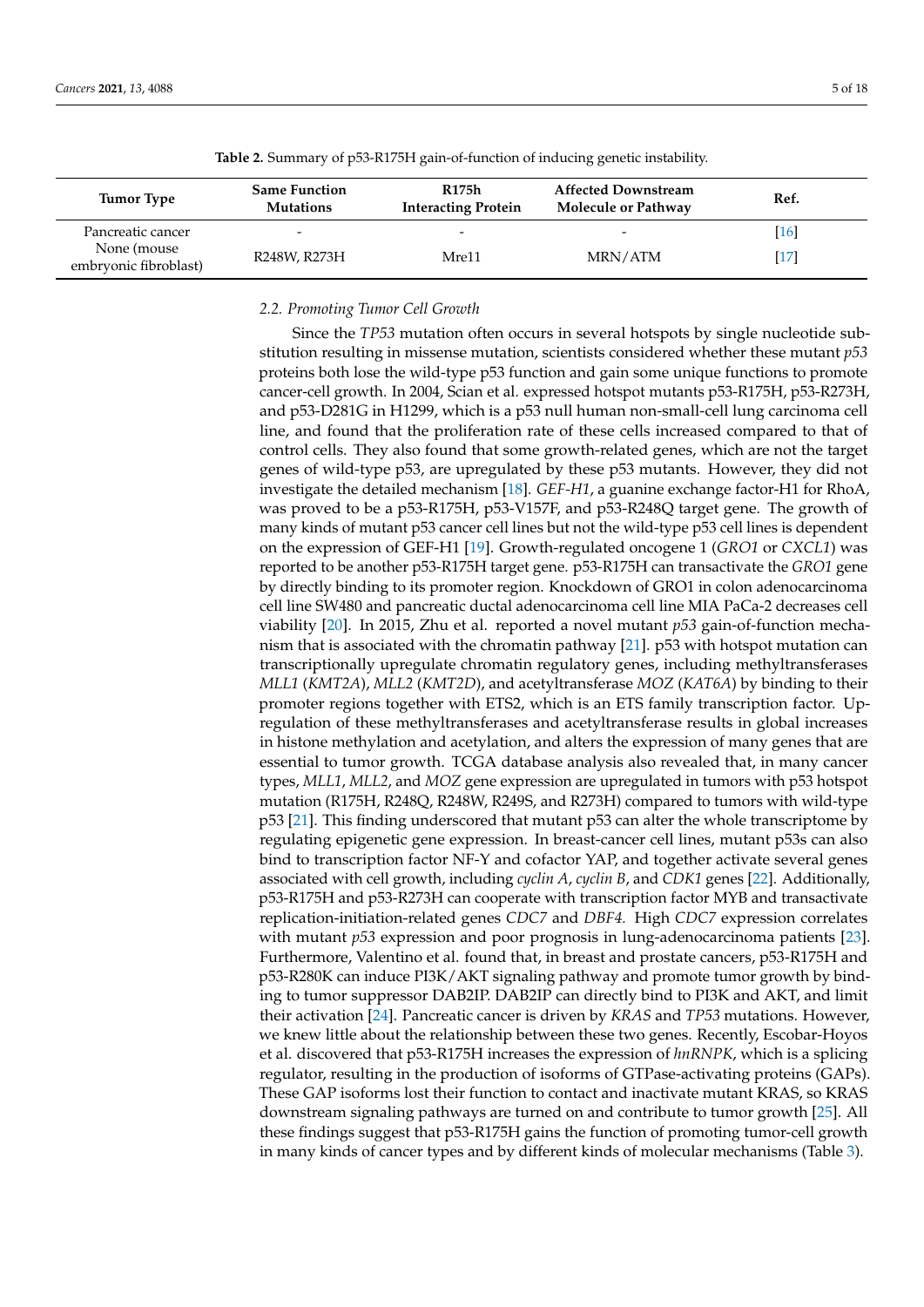<span id="page-5-0"></span>

| <b>Tumor Type</b>                   | <b>Same Function</b><br><b>Mutations</b> | <b>R175H</b><br><b>Interacting Protein</b> | <b>Affected Downstream</b><br>Molecule or Pathway     | Ref.   |
|-------------------------------------|------------------------------------------|--------------------------------------------|-------------------------------------------------------|--------|
| Breast cancer                       | R248O, R248W, R249S,<br>R273H            | ETS <sub>2</sub>                           | MLL1, MLL2,<br>MOZ/Global<br>chromatin remodeling     | $[21]$ |
| Breast cancer                       | R248O, R273H, R280K                      | NF-Y, YAP                                  | Cyclin A, cyclin B,<br>and CDK1 genes<br>hnRNPK/GAP17 | $[22]$ |
| Pancreatic cancer                   |                                          |                                            | isoforms/KRAS<br>signaling pathway                    | $[25]$ |
| Bladder, bone, and ovarian cancer   | V157F, 248O                              |                                            | GEF-H1                                                | $[19]$ |
| Colorectal and pancreatic cancer    |                                          |                                            | GRO1                                                  | $[20]$ |
| Breast, colorectal, and lung cancer | R273H                                    |                                            | CDC7, Dbf4                                            | $[23]$ |
| Breast and prostate cancer          | <b>R280K</b>                             | DAB <sub>2</sub> IP                        | PI3K/AKT1                                             | [24]   |

**Table 3.** Summary of p53-R175H gain-of-function of promoting cancer cell growth.

### *2.3. Promoting Tumor Migration, Invasion, and Metastasis*

p53-R175H promotes tumor growth and increases its mobility. In 2000, Liu et al. first observed this phenomenon in heterozygous p53R172H mice (mouse R172H refers to human R175H) [\[26\]](#page-14-16). They generate mice containing p53<sup>R172H/+</sup>. Comparing to p53<sup>-/+</sup> mice, p53<sup>R172H/+</sup> mice have a higher frequency to develop carcinomas and osteosarcoma, and these carcinomas and osteosarcoma also have a high frequency to metastasize. However, osteosarcoma developed in p53<sup>-/+</sup> mice rarely metastasize. This result implied that p53-R175H gains function in promoting tumor metastasis [\[26\]](#page-14-16). Morton et al. also found that p53-R175H promoted tumor metastasis in the *KRAS*/*TP53* mutation pancreatic ductal adenocarcinoma (PDAC) mouse model. p53-R172H mice have similar potential to develop PDAC comparing to p53-null mice. However, only tumor cells containing p53-R172H have the invasive ability [\[27\]](#page-14-17). Weissmueller et al. reported that mutant p53 binds to tumor suppressor p73 and prevents p73 binding to the NF-YA, NF-YB, and NF-YC complex. Therefore, the NF-Y complex can transactivate PDGFRb, which is an essential gene to pancreatic cancer cell invasion [\[28\]](#page-14-18). p73 shows a high structural resemblance to p53. TAp73, an isoform of p73, can serve as a tumor suppressor by inducing DNA repair, cell-cycle arrest, and apoptosis [\[29\]](#page-14-19). However, another p73 isoform, ∆Np73, which lacks the Nterminus, has oncogenic functions by interacting with and inhibiting the function of TAp73 and p53 [\[30\]](#page-14-20). The stagnant of p53-targeted drug development might be caused by the ignorance of the importance of p73 in cancer eradication [\[31\]](#page-14-21). Mutant p53 can also exert its gain of function by inhibiting p73 [\[28\]](#page-14-18). Several promising drugs that can repurpose p73, such as ALA-protoporphyrin IX and verteporfin, are under development [\[31\]](#page-14-21). In addition, in breast MDA-MB-231 cells,  $TGF\beta$  and oncogenic RAS promote the interaction between mutant p53 and SMAD2 by triggering the phosphorylation of the mutant p53 N-terminus through CK1ε/δ kinases. Phosphorylated p53-R175H is able to bind to and inhibit tumor suppressor p63 with the help of SMAD2. p63 regulates many metastasisrelated genes. Therefore, p53-R175H promotes metastasis by inhibiting the p63 pathway in breast cancer [\[32\]](#page-14-22). Additionally, p53-R175H promotes cancer-cell metastasis by activating EGFR/PIK3/AKT signaling pathway. Dong et al. observed that EGFR is activated after overexpressing p53-R175H in human endometrial-cancer cell line KLE, and is essential to its migration and invasion properties [\[33\]](#page-14-23). Muller et al. observed this phenomenon in breast cancer, and found that p53-R175H and p53-R273H enhance EGFR and integrin trafficking depending on the Rab-coupling protein (RCP), resulting in the activation of the EGFR and integrin pathway, and the promotion of cell migration and invasion [\[34\]](#page-14-24). Moreover, Zhang et al. discovered that RCP upregulated by mutant p53s is critical to the exosome-mediated Hsp90a secretion and causes a more invasive phenotype [\[35\]](#page-14-25). p53-R175H also affects the microRNA expression of cancer cells. p53-R175H, p53-R273H, and p53- C135Y directly bind to the promoter of miR-130b and suppress its expression. miR-130b negatively regulates the epithelial-to-mesenchymal transition (EMT) promoting gene *ZEB1*. Therefore, p53-R175H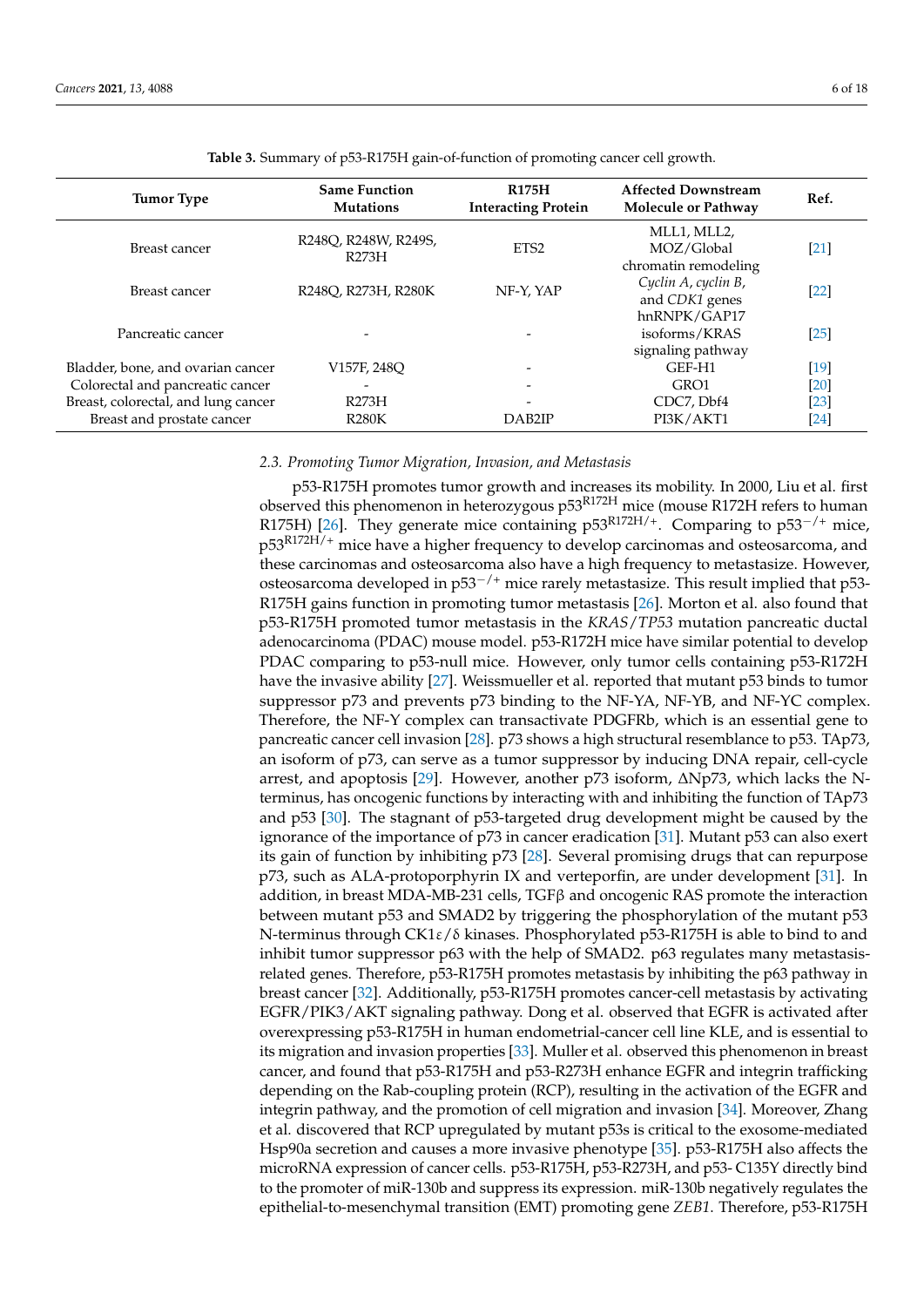exerts its prometastatic ability through the miR-130b–ZEB1 axis in endometrial-cancer cells [\[36\]](#page-15-0). p53-R175H also inhibits miR-142-3p, which leads to PDAC cell progression and metastasis. p53-R175H transcriptionally upregulates DNA methyltransferase 1 (Dnmt1), resulting in the hypermethylation of the CpG islands of miR-142-3p, which is associated with tumor progression and metastasis [\[37\]](#page-15-1). In breast cancer, p53-R175H, p53-R273H, or p53-R280K interacts with HIF-1 $\alpha$ , and transcriptionally upregulates miR-30d, which causes the enhancement of vesicular trafficking and secretion, leading to the remodeling of the extracellular matrix and the establishment of a microenvironment suitable for tumor growth and metastasis [\[38\]](#page-15-2). These findings suggest that p53-R175H-regulated microRNAs play roles in tumor metastasis. In prostate cancer, both inactivated p53 and p53-R175H upregulate cell-cycle progression genes. However, p53-R175H additionally upregulates developmental genes, including EMT regulator gene *TWIST1*. p53-R175H increases the expression of *TWIST1* by downregulating BMI-1, which maintains the level of epigenetic repression marker H3K27me3, causing the epithelial–mesenchymal transition and invasion of prostate-cancer cells [\[39\]](#page-15-3). Yeudall et al. reported that, in several cancer types, p53- R175H, p53-R273H, and p53-R281G contribute to cancer-cell migration by increasing the expression of several CXC-chemokines, including CXCL5, CXCL8, and CXCL12 [\[40\]](#page-15-4). In colorectal cancer, p53-R175H, p53-R248W, and p53-R273H can bind to SUMO-specific protease 1 (SENP1) and inhibit its de-SUMOylation function, causing the accumulation of SUMOylated Rac1, which is an activated form of RAC1 that promotes tumor growth and metastasis [\[41\]](#page-15-5) (Table [4\)](#page-6-0).

|  | <b>Table 4.</b> Summary of p53-R175H gain-of-function of promoting tumor migration, invasion, and metastasis. |  |  |  |
|--|---------------------------------------------------------------------------------------------------------------|--|--|--|
|  |                                                                                                               |  |  |  |

<span id="page-6-0"></span>

| <b>Tumor Type</b>                | <b>Same Function</b><br><b>R175H</b><br><b>Interacting Protein</b><br><b>Mutations</b> |                   | Affected Downstream Molecule or<br>Pathway   | Ref.   |
|----------------------------------|----------------------------------------------------------------------------------------|-------------------|----------------------------------------------|--------|
| Breast cancer                    | -                                                                                      | p63, Smad2        | p63 target genes                             | $[32]$ |
| Breast cancer                    | R273H                                                                                  |                   | RCP/EGFR and integrin/PI3K/AKT               | [34]   |
| Breast cancer                    | R273H                                                                                  |                   | RCP/Hsp90a secretion                         | $[35]$ |
| Breast cancer                    | R273H, R280K                                                                           | HIF-1 $\alpha$    | miR-30d/accelerated vesicular<br>trafficking | $[38]$ |
| Colorectal cancer                | R248W, R273H                                                                           | SENP <sub>1</sub> | Activation of Rac1 by SUMOylation            | $[41]$ |
| Endometrial cancer               | R273H, C135Y                                                                           |                   | miR-130b/ZEB1/Snail/E-cad                    | [36]   |
| Pancreatic cancer                |                                                                                        | p73               | NF-YA, NF-YB, and NF-YC<br>complex/PDGFRb    | $[28]$ |
| Pancreatic cancer                |                                                                                        |                   | Dnmt1/MiR-142-3p                             | $[37]$ |
| Prostate cancer                  |                                                                                        |                   | BMI-1/Twist1                                 | [39]   |
| Breast, lung, and skin<br>cancer | R273H, D281G                                                                           |                   | CXCL5, CXCL8, and CXCL12                     | [40]   |

# *2.4. Promoting Tumor Initiation and Conferring Stemness*

Since *TP53* mutations act as a driver in many cancer types [\[42\]](#page-15-6), it is very likely that p53-R175H gains function in inducing tumorigenesis. Sarig et al. found that the reprogramming process of mouse embryonic fibroblasts (MEFs) expressing p53-R172H is enhanced comparing with p53 knockout MEFs. In addition, reprogrammed p53-R172H MEFs lost differentiation capacity and gained tumor initiation capacity [\[43\]](#page-15-7). Grespi et al. further found that p53 wild-type MEFs and p53-R172H MEFs have different expressions of microRNAs, which are associated with stemness, differentiation, and tumor suppression, implying that p53-R172H MEFs might gain tumor initiation capacity by regulating several microR-NAs [\[44\]](#page-15-8). In the breast-cancer transgenic mouse model, p53-R175H/mWNT mice tend to develop multiple tumors, while most p53  $^{-/-}/$ mWNT mice develop one tumor. p53-R175H expands mammary epithelial stem cells (MESCs) through the inactivation of ATM and causes tumorigenesis [\[45\]](#page-15-9). Expressing p53-R175H in human astrocytes also enhances its neurosphere-forming ability and increases cancer-stem-cell-like marker expression. On the basis of previous studies, p53-R175H can activate the EGFR integrin/PI3K/AKT pathway and promote tumor proliferation and metastasis [\[24,](#page-14-14)[32,](#page-14-22)[33\]](#page-14-23). In human astrocytes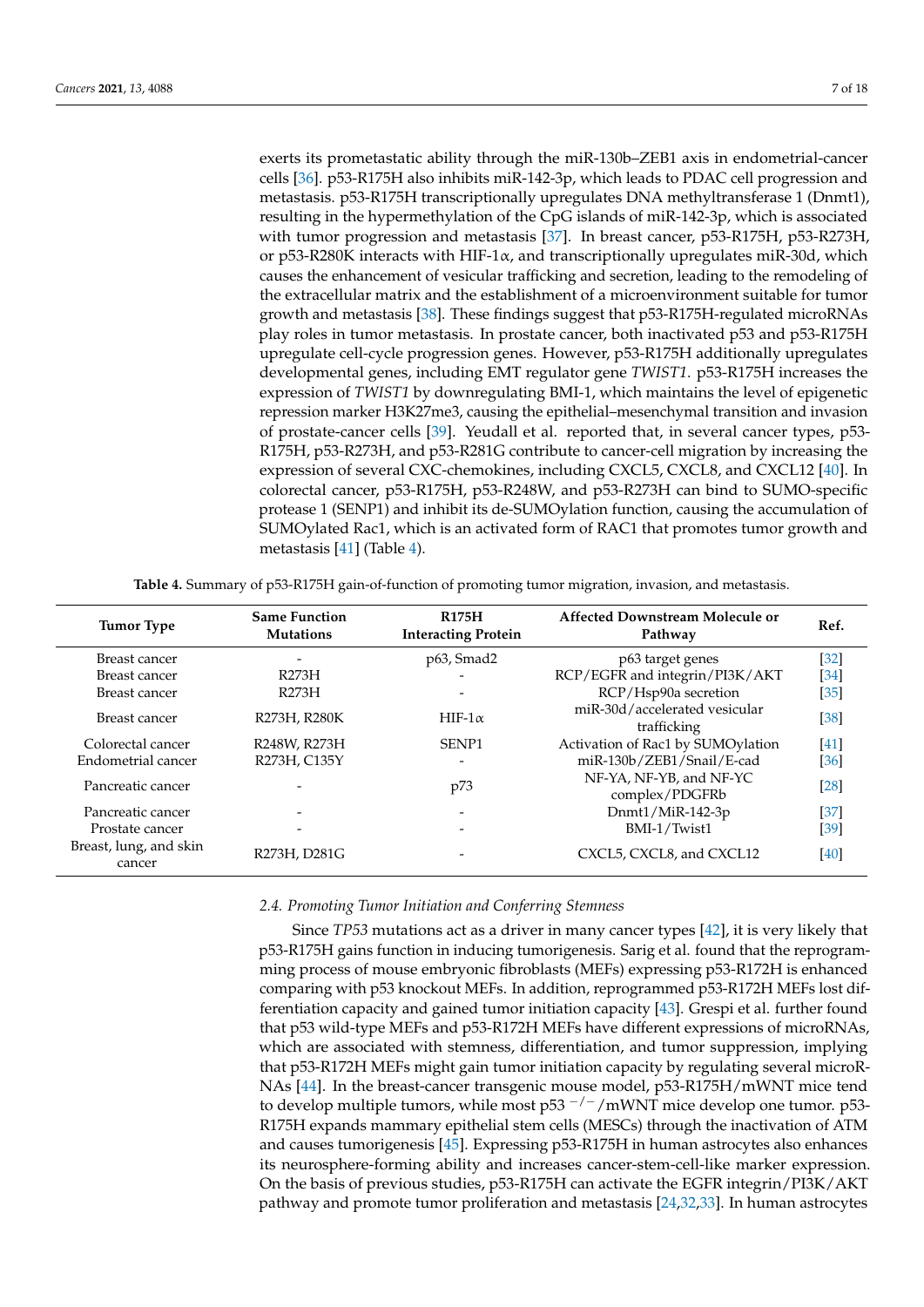overexpressing p53-R175H, AKT2 that is activated by p53-R175H phosphorylates the WASP interacting protein (WIP), and the phosphorylated WIP stabilizes the YAP/TAZ complex, causing the transcriptional activation of genes that promotes cancer-stem-cell survival, including CYR61, CTGF, BIRC5 (also known as SURVIVIN), and CAV2 [\[46\]](#page-15-10). p53-R175H, p53-R248W, and p53-R273H increase the expression of colorectal cancer stem-cell markers CD44, LGR5, and ALDH in several colon cancer cell lines, and promote their tumor initiation capacity. Colon-cancer cells with high ALDH1 expression are also more resistant to cisplatin [\[47\]](#page-15-11). p53-R175H confers sphere-formation capacity on pancreatic-cancer cell line HPNE with KRAS-G12D mutation. In HPNE cells, p53-R175H induces the expression of HSP70, which binds to p53-R175H and maintains its stability [\[48\]](#page-15-12). Several p53 hotspot mutations promote hematopoietic stem- and progenitor cell (HSPC) expansion, and resistance to irradiation. p53-R175H, p53-R248W, and p53-R273H can directly bind to EZH2 and recruit EZH2 to chromatin, resulting in a global increase in H3K27me3 level and driving leukemia development [\[49\]](#page-15-13). p53-R175H, p53-R248W, and p53-R273H also upregulate EZH2 by repressing miR-26a in endometrial carcinoma [\[50\]](#page-15-14). However, p53-R175H acts as a tumor suppressor in certain conditions. Kadosh et al. discovered that, in the proximal gut, p53-R175H and p53-R273H inhibited the WNT signaling pathway by preventing the binding of transcription factor TCF4 to β-catenin. Interestingly, in the distal gut, gallic acid secreted by gut microbes abolished the effect of mutant p53s, thus turning on the WNT pathway and driving tumor initiation [\[51\]](#page-15-15). During tumor metastasis, cancer stem cells play an important role because they have self-renewal and tumor-initiation abilities. Increasing evidence shows that the EMT program is associated with the stemness program in cancer cells [\[52\]](#page-15-16). For example, in endometrial cancer, p53-R175H reduces miR-130b expression by directly binding to its promoter, thus inhibiting the expression of miR-130b target gene *ZEB1*, which functions as a transcriptional factor that is critical to cell EMT and stemness. ZEB1 can promote EMT by upregulating SNAI1, which can suppress the expression of epithelial marker E-cadherin. ZEB1 also promotes stemness by upregulating BMI-1, which is a chromatin remodeler that can reduce the expression of stemness-related transcription factors NANOG and KLF4 [\[36\]](#page-15-0). Moreover, ZEB1 upregulates chemoresistance-related genes *MDR1* and *MRP1* [\[36\]](#page-15-0), in agreement with the concept that cancer stem cells are more resistant to chemotherapy [\[53\]](#page-15-17) (Table [5\)](#page-7-0).

<span id="page-7-0"></span>

| <b>Tumor Type</b>       | <b>Same Function</b><br><b>Mutations</b> | <b>R175H</b><br><b>Interacting Protein</b> | Affected Downstream Molecule or<br>Pathway     | Ref.   |
|-------------------------|------------------------------------------|--------------------------------------------|------------------------------------------------|--------|
| Colorectal cancer       | R248W, R273H                             | $\overline{\phantom{0}}$                   | Stem cell markers CD44, LGR5, and<br>ALDH1     | $[47]$ |
| Colorectal cancer       | R273H                                    | TCF4                                       | $\beta$ -catenin/WNT signaling pathway         | [51]   |
| Leukemia                | R248W, R273H                             | EZH <sub>2</sub>                           | Global increase of H3K27me3                    | [49]   |
| Brain and breast cancer | R273H                                    | $\overline{\phantom{0}}$                   | RCP/EGFR and<br>integrin/PI3K/AKT/WIP/YAP, TAZ | [46]   |

**Table 5.** Summary of p53-R175H gain-of-function promoting tumor initiation and conferring stemness.

# *2.5. Promoting Tumor Drug Resistance, Inflammation, Angiogenesis, and Metabolic Reprogramming*

Cancer stem cells are both responsible for tumor initiation, metastasis, and drug resistance [\[54\]](#page-15-18), and associated with angiogenesis property [\[55\]](#page-15-19) and metabolic reprogramming [\[56\]](#page-15-20). Several studies reported that many chemotherapy treatments have progressively become ineffective for patients with *TP53* mutation [\[57\]](#page-15-21). The inflammatory microenvironment can also confer cancer cells stemness and EMT [\[58\]](#page-15-22). It is very likely that mutant p53s are involved in these biological processes. Scian et al. overexpressed p53-R175H, p53-R273H, and p53-D281G in p53-null human lung-carcinoma cells H1299 and found that they are more resistant to common chemotherapy drug etoposide. These mutant p53s can bind to the promoter of the *NF-κB2* gene and increase its expression. NF-κB is involved in the antiapoptotic activity of cancer cells. Targeting the *NF-κB2* gene by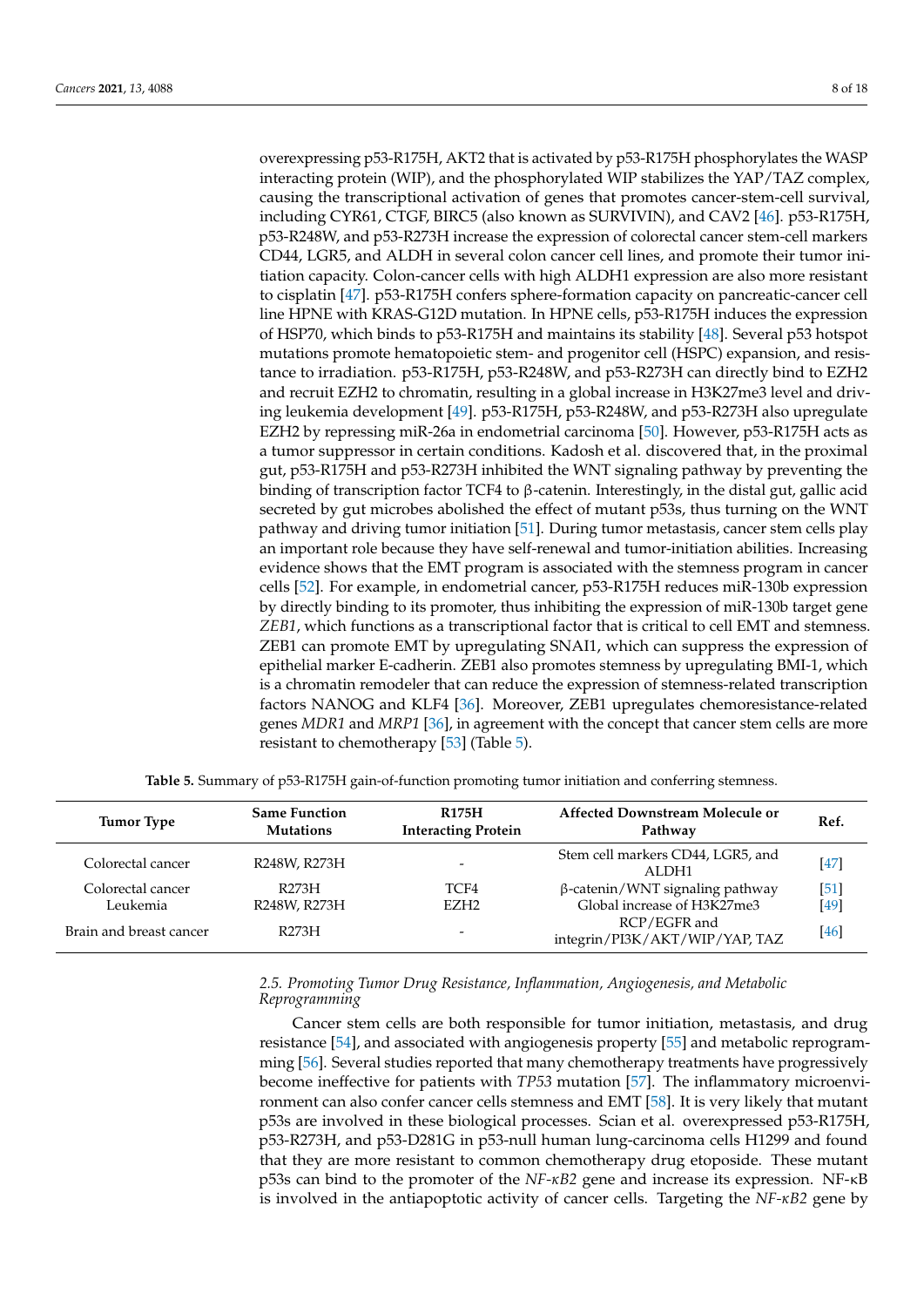siRNA in H1299 expressing mutant p53 can restore its sensitivity towards etoposide [\[59\]](#page-15-23). Donzelli et al. also found that. in lung-carcinoma cell lines H1299 and A549, p53-R175H enhanced the expression of miR128-2 through binding to the promoter of its host gene *ARPP21*. miR128-2 inhibited E2F5 expression and thus decreased the expression of E2F5 target gene *p21*. In cells overexpressing p53-R175H, p21 localized to the cytoplasmic compartment and exerted antiapoptotic function through preventing cleavage of procaspase-3 under a DNA damage condition. Therefore, p53-R175H confers lung-carcinoma cell resistance towards chemotherapy drugs doxorubicin, cisplatin, and 5-fluorouracil through the miR128-2/E2F5/p21 axis [\[60\]](#page-16-0). p53-R175H also exerts drug-resistance function through the proteasome degradation pathway. Wild-type p53 binds to the promoter of proteasome activator gene *REGγ* and recruits corepressor SMAD3 to repress its expression. p53-R175H also binds to the promoter of  $REG\gamma$  but prevents SMAD3 binding, thus upregulating *REGγ* expression and causing the degradation of several tumor suppressors including p53, p21, and p16, leading to cell proliferation and drug resistance [\[61\]](#page-16-1). *SLC25A1* is another gene transcriptionally activated by mutant p53s. Upregulation of SLC25A1 in the lung- or breast-cancer cells can cause resistance to platinum-based chemotherapy drugs [\[62\]](#page-16-2). In colon-cancer cells with DNA damage triggered by chemotherapy drugs, p53-R175H, p53-R248W, and p53-R273H upregulate ephrin-B2 coding gene *EFNB2* by binding to its promoter companies by NF-Y and p300. Upregulated ephrin-B2 promotes resistance to 5-FU by increasing resistance-associated gene *ABCG* expression through SRC/FAK/MEKK/MEK/JNK/c-JUN phosphorylation cascade. Ephrin-B2 induced by mutant p53 also promotes EMT, tumorigenesis, and proliferation through different SRC downstream phosphorylation cascades, emphasizing the important role of mutant p53 in tumor development [\[63\]](#page-16-3).

p53-R175H also promotes angiogenesis. In breast cancer, p53-R175H and E2F1 bind to the promoter of *ID4* and enhance its expression. ID4 further binds to and stabilizes the mRNAs of IL8 and GRO- $\alpha$ , which are proangiogenic factors [\[64\]](#page-16-4). In 2005, it was reported that mutant p53s could upregulate the *NF-κB2* gene [\[59\]](#page-15-23). Transcription factor NF-κB plays a critical role in inflammatory responses and cancer development [\[65\]](#page-16-5). Weisz et al. reported that in the lung- and breast-cancer cell lines, p53-R175H can augment the induction of NFκB expression in response to TNFα, which is a cytokine presented in a chronic inflammation environment, thereby promoting cancer progression. Cooks et al. further discovered that p53-R175H prolongs the activation period of NF-κB triggered by TNFα. Therefore, mice expressing p53-R175H are prone to develop inflammation-associated colon cancer [\[66\]](#page-16-6). p53-R175H can also promote the generation of inflammatory tumor microenvironment by regulating the secreted interleukin-1 receptor antagonist (sIL-1Ra). Mutant p53 but not wild-type p53 binds to the promoter of sIL-1Ra with corepressor MAFF and suppresses *sIL-1Ra* expression. Therefore, proinflammation cytokine IL-1 beta is not antagonized by sIL-1Ra [\[67\]](#page-16-7). Mutant p53 can also alter the metabolism of cancer cells. p53-R175H, p53-R248Q, and p53-R273H can induce the translocation of GLUT1 to the cell membrane through increasing the expression of small GTPases RhoA and ROCK, resulting in the stimulation of the Warburg effect, which means that cancer cells generate energy by using aerobic glycolysis instead of oxidative phosphorylation [\[68\]](#page-16-8). In head and neck cancer, under glucose deprivation conditions, p53-P151S, p53-R175H, p53-G245C, and p53-R282W localize to the cytoplasm and inhibit the phosphorylation and activation of AMPK, which is an energy sensor and can repress aerobic glycolysis. Therefore, mutant p53s induce the Warburg effect to promote tumor growth by inhibiting AMPK phosphorylation [\[69\]](#page-16-9) (Table [6\)](#page-9-0).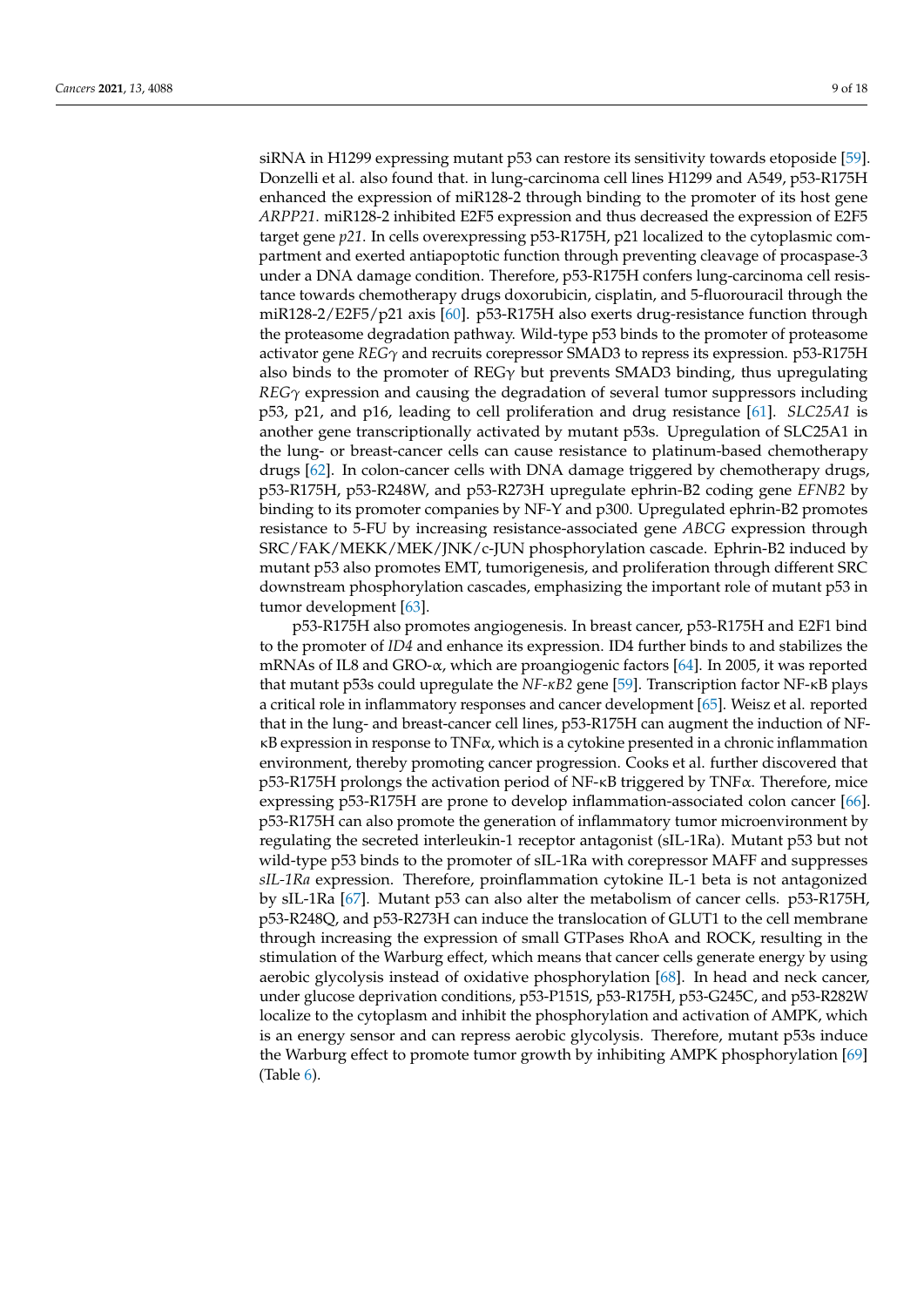| Gain-of-Function | <b>Tumor Type</b>                                        | <b>Same Function</b><br><b>Mutations</b> | <b>R175H</b><br><b>Interacting Protein</b> | <b>Affected Downstream Molecule</b><br>or Pathway                      | Ref.   |
|------------------|----------------------------------------------------------|------------------------------------------|--------------------------------------------|------------------------------------------------------------------------|--------|
|                  | Colorectal cancer                                        | R273H, R248W                             | NF-Y, p300                                 | Ephrin-B2/SRC/FAK/<br>MEKK/MEK/JNK/c-<br><b>JUN/ABCG</b>               | [63]   |
|                  | Lung cancer                                              | R273H, D281G                             |                                            | $NF - \kappa B2$                                                       | $[59]$ |
| Chemoresistance  | Lung cancer                                              |                                          |                                            | miR128-2/E2F5/p21/pro-<br>caspase-3                                    | [60]   |
|                  | Breast, colorectal,<br>head and neck, and<br>lung cancer | R248W, R273H,<br>R280K, R282W            | SMDA3                                      | $REG\gamma$ /proteasome<br>activation/p53, p21,<br>and p16 degradation | [61]   |
|                  | Breast and lung<br>cancer                                | G245A, D281G,<br>R273H, R280K            | -                                          | SLC <sub>25</sub> A <sub>1</sub>                                       | [62]   |
| Angiogenesis     | Breast cancer                                            | R273H, R280K                             | E <sub>2F1</sub>                           | ID4/IL8, GRO- $\alpha$                                                 | [64]   |
| Inflammatory     | Colorectal cancer                                        | R273H                                    |                                            | $NF$ - $\kappa$ <i>B</i> expression in<br>response to $TNF\alpha$      | [66]   |
| response         | Breast, colorectal,<br>and liver cancer                  | R273H, R280K                             | <b>MAFF</b>                                | $sIL-1Ra/IL-1\beta$                                                    | [67]   |
| Metabolic        | Breast and lung<br>cancer                                | R248Q, R273H                             |                                            | RhoA, ROCK/GLUT1<br>translocation/Warburg effect                       | [68]   |
| reprogramming    | Head and neck<br>cancer                                  | P151S, G245C,<br><b>R282W</b>            | <b>AMPK</b>                                | AMPK inactivation/Warburg<br>effect                                    | [69]   |

<span id="page-9-0"></span>**Table 6.** Summary of p53-R175H gain-of-function of promoting tumor drug-resistance, inflammation, angiogenesis, and metabolic reprogramming.

# **3. Targeting p53-R175H for Cancer Therapy**

Because p53 is a very common mutated gene across many cancer types, scientists have attempted to develop drugs or strategies to target mutant p53 for a long time. There are three kinds of strategies which are reactivating the wild-type p53 function by promoting proper folding and stabilization of p53 mutants, promoting mutant p53 degradation, and immunotherapies based on mutant p53 neoantigen recognition. In this chapter, we summarize the current status of p53-R175H-targeted drugs development (Table [7\)](#page-9-1).

**Table 7.** Summary of drugs and strategies targeting p53-R175H for cancer therapy.

<span id="page-9-1"></span>

| Concept                                   | <b>Strategy</b>        | Drug         | Other Targeted p53<br><b>Mutants</b> | <b>Clinical Trial</b> | Phase                     | <b>Status</b>             | Ref.                 |
|-------------------------------------------|------------------------|--------------|--------------------------------------|-----------------------|---------------------------|---------------------------|----------------------|
|                                           |                        | PRIMA-1      | R273H                                |                       | $\overline{\phantom{a}}$  |                           | $[70]$               |
|                                           |                        |              |                                      | NCT03931291           | 2                         | Active, not<br>recruiting |                      |
|                                           |                        |              |                                      | NCT04214860           | 1                         | Recruiting                |                      |
|                                           |                        | APR-246      | R273H                                | NCT04383938           | 1, 2                      | Recruiting                | $[71]$               |
| Reactivating<br>wild-type p53<br>function |                        |              | NCT03745716                          | 3                     | Active,<br>not recruiting |                           |                      |
|                                           | targeting the cysteine |              |                                      | NCT04419389           | 1, 2                      | Recruiting                |                      |
|                                           | residues of p53        |              |                                      | NCT03588078           | 1, 2                      | Active,<br>not recruiting |                      |
|                                           |                        |              |                                      | NCT03072043           | 1, 2                      | Active,<br>not recruiting |                      |
|                                           |                        | MIRA-1       | R273H                                |                       |                           |                           | $[72]$               |
|                                           |                        | STIMA-1      | R273H                                |                       |                           |                           | $[73]$               |
|                                           |                        | Stictic acid |                                      |                       |                           |                           | $[74] \label{eq:4}$  |
|                                           |                        | KSS-9        |                                      |                       |                           |                           | $[75]$               |
|                                           |                        |              | Structural p53 mutants               | NCT04695223           | 2                         | Recruiting                |                      |
|                                           |                        | Arsenic      |                                      | NCT03855371           | 1                         | Recruiting                | $[76]$               |
|                                           |                        | trioxide     |                                      | NCT03377725           | 3                         | unknown                   |                      |
|                                           |                        |              |                                      | NCT04869475           | 2                         | Recruiting                |                      |
|                                           | Other                  | ZMC1         |                                      |                       |                           |                           | $[77] \label{eq:77}$ |
|                                           | strategies             | ReACp53      | <b>R248Q</b>                         |                       |                           |                           | $[78]$               |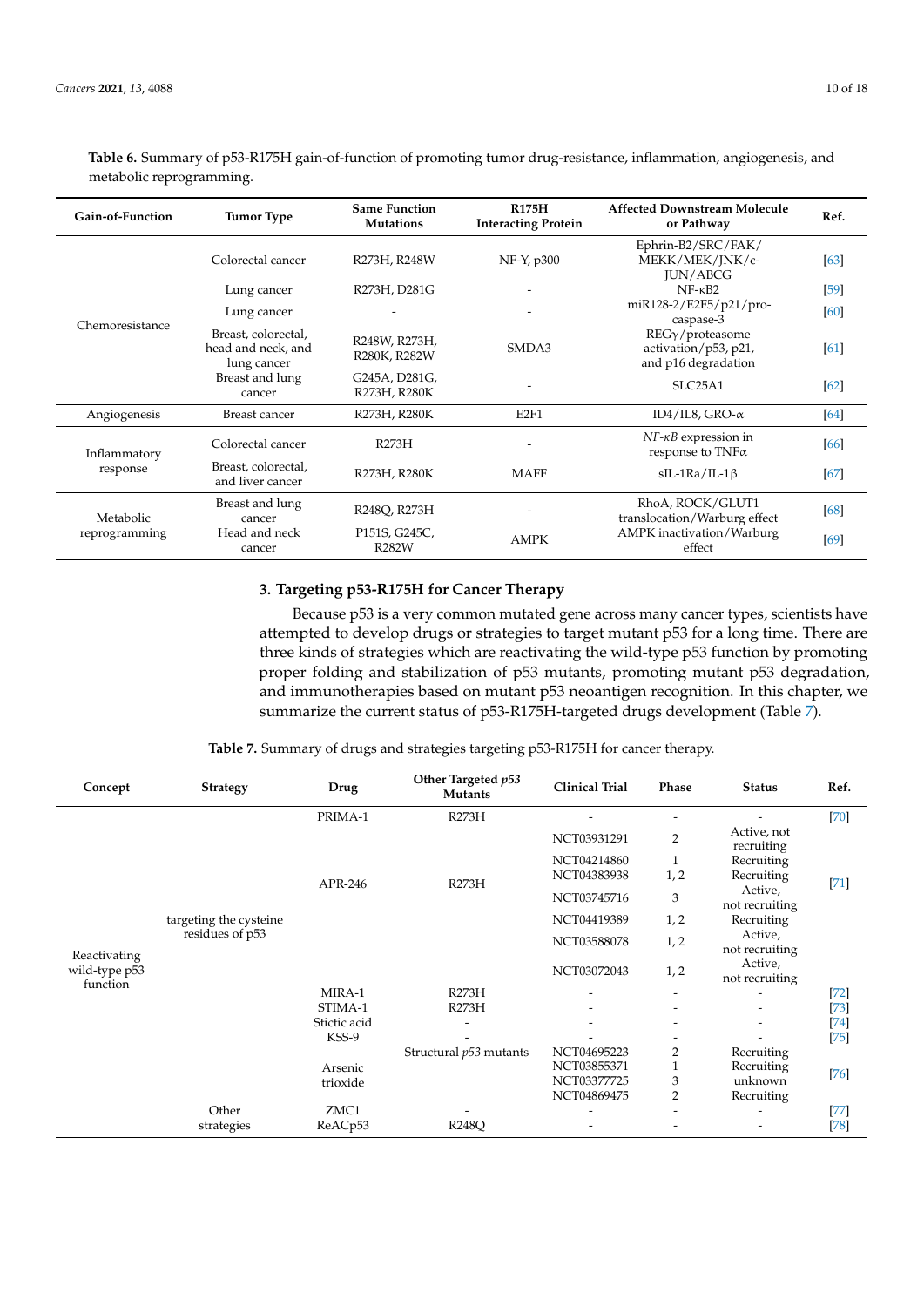| Concept                     | <b>Strategy</b>        | Drug          | Other Targeted p53<br><b>Mutants</b> | <b>Clinical Trial</b>    | Phase | <b>Status</b>             | Ref.     |
|-----------------------------|------------------------|---------------|--------------------------------------|--------------------------|-------|---------------------------|----------|
|                             | Targeting the          |               | Structural                           | NCT03560882              |       | Recruiting                |          |
|                             | mevalonate pathway     | Atorvastatin  | $p53$ mutants                        | NCT04767984              | 2     | Not yet<br>recruiting     | [79, 80] |
| Promoting                   |                        |               |                                      | NCT03358017              | 2     | Recruiting                |          |
| mutant $p53$<br>degradation | HDAC.<br>inhibitor     | <b>SAHA</b>   | Broad effect                         | NCT02042989              |       | Active,<br>not recruiting | [81]     |
|                             | Hsp90<br>inhibitor     | Ganetespib    | Broad effect                         | $\overline{\phantom{0}}$ |       |                           | $[82]$   |
| Immuno-<br>therapy          | Bispecific<br>antibody | $H2$ -sc $Db$ | $\overline{\phantom{0}}$             | $\overline{\phantom{0}}$ |       | $\overline{\phantom{0}}$  | $[83]$   |

**Table 7.** *Cont.*

# *3.1. Reactivating Wild-Type p53 Function*

Many p53 mutations are missense mutations, generating proteins that only have one different amino acid from the wild-type p53 protein. Therefore, reactivating mutant p53 might be a strategy for cancer therapy. Scientists found that many p53 missense mutations can increase the free energy of the protein and decrease structural stability [\[84\]](#page-17-1). In the past two decades, many research groups put much effort into finding small molecules that can bind to and stabilize the p53 mutants, thereby reactivating their normal function. By different kinds of screening strategies such as protein screening, cellular screening, or molecular modeling, several small molecules have been identified that can restore the wild-type p53 function. Among them, there is a large group of molecules targeting the cysteine residues in p53 protein. These cysteine-binding compounds are soft electrophiles and can conjugate to the thiol group of the cysteine, which is a nucleophile, in mutant p53 proteins. This kind of chemical reaction is called the Michael addition, and these cysteine-binding compounds are referred to as Michael acceptors. PRIMA-1, which is a quinuclidinone, was identified by cellular screening on the basis of cancer-cell lines carrying tetracycline-regulated mutant p53. PRIMA-1 can suppress the growth of several types of tumor cells carrying p53-R175H and p53-R273H, but cannot inhibit the growth of tumor cells carrying wild-type p53 [\[70\]](#page-16-10). APR-246, a methylated form of PRIMA-1, is more active than PRIMA-1 and has a synergistic effect with cisplatin to inhibit the tumor xenograft growth in SCID mice [\[71\]](#page-16-11). Lambert et al. further discovered that both PRIMA-1 and APR-246 are converted into methylene quinuclidinone (MQ), which is a Michael acceptor that can conjugate to thiol groups in mutant *p53* proteins, while N-acetylcysteine (NAC) completely blocked its function. MIRA-1 [\[72\]](#page-16-12) and STIMA-1 [\[73\]](#page-16-13), which are p53- R175H and p53-R273H reactivators, also have reactive groups similar to PRIMA-1 and APR-246 that can act as Michael acceptors [\[85\]](#page-17-2). Wassman et al. further used in silico docking to find that PRIMA-1, APR-246, MIRA-1, and STIMA-1 all bind to the L1/S3 pocket of p53-R175H, which contains Cys124, Cys135, and Cys141 residues. The mutation of Cys124 can abolish the p53 reactivating effect of these compounds. They also identified stictic acid as a p53 reactivator by ensemble-based virtual screening against the L1/S3 pocket of the mutant p53. Treating cancer cell lines containing p53-R175H with stictic acid can increase the expression of the wild-type p53 target gene *p21* [\[74\]](#page-16-14). Peng et al. found that PRIMA-1 and APR-246 reactivate the mutant *p53* and inhibit thioredoxin reductase 1 (TrxR1), likely by Michael addition to the selenocysteine residue (U498), and convert its function into an NADPH oxidase, thereby increasing oxidative stress [\[86\]](#page-17-3). Tumor cells expressing mutant *p53* are more sensitive to reactive oxygen species (ROS) because of their aberrant metabolic pathways. For example, mutant p53 can downregulate AMPK, thereby reducing the activity of its downstream molecules  $PGC-1\alpha$  and UCP2, which are involved in ROS scavenging [\[69\]](#page-16-9). Disrupting the REDOX balance might be a strategy to treat tumors containing mutant p53 [\[87\]](#page-17-4). APR-246, which can both reactivate mutant p53 proteins and increase the level of intracellular ROS, is a promising drug for p53-mutant tumors. Several ongoing clinical trials are testing the safety and efficacy of APR-246 for different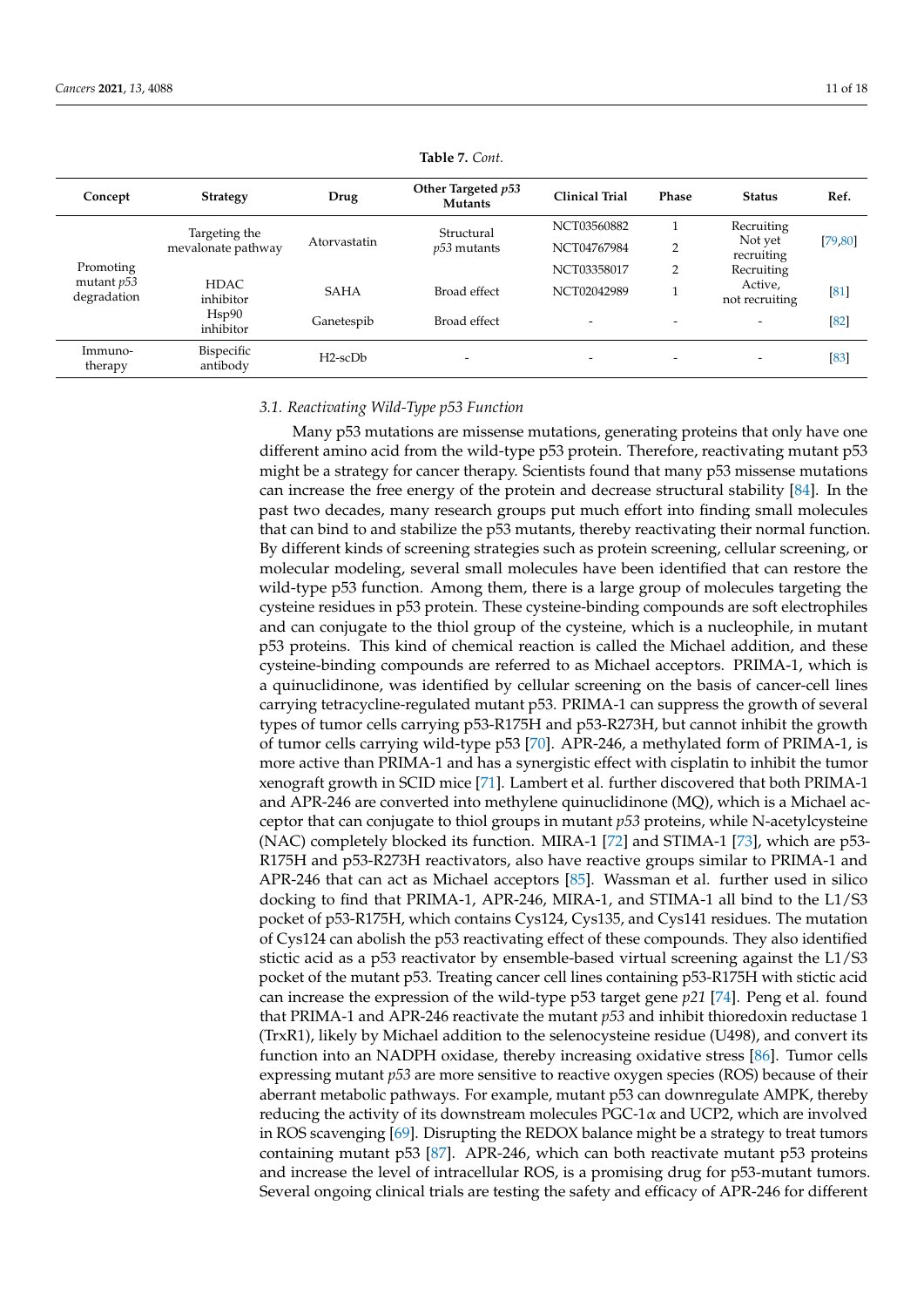cancer types (NCT03931291, NCT04214860, NCT04383938, NCT03745716, NCT04419389, NCT03588078, and NCT03072043 at <ClinicalTrials.gov> (accessed on 1 July 2021)). The latest result of the phase 2 trial (NCT03072043) showed combination treatment with eprenetapopt (APR-246) and azacitidine is well tolerated yielding high rates of clinical response and molecular remissions in patients with *TP53*-mutant myelodysplastic syndromes [\[88,](#page-17-5)[89\]](#page-17-6). KSS-9 is a piperlongumine derivative with the insertion of combretastatin A4 at the C-7 position. It retained the ROS elevation function of piperlongumine and the microtubule disruption function of combretastatin A4. Surprisingly, KSS-9 also showed capacity to reactivate p53-R175H by performing Michael addition to its cysteine residues [\[75\]](#page-16-15). Recently, it has been reported that the cysteine residues of p53 mutants are reactive to arsenic. Chen et al. found that most structural p53 mutants can be stabilized by arsenic trioxide (ATO), and some of them are transcriptionally rescued, while DNA contact p53 mutants cannot be rescued by ATO. Crystal structures of p53 mutants incubated with AsI3 revealed that the arsenic atom is coordinated by Cys124, Cys135, and Cys141. This is an inspiring discovery because ATO was used to treat acute promyelocytic leukemia, and the result of in vitro and in vivo experiments showed that ATO suppressed tumor progression by reactivating many kinds of structural p53 mutants [\[76\]](#page-16-16). Several ongoing clinical trials are testing the safety and the efficacy of arsenic trioxide for acute myeloid leukemia, myelodysplastic syndromes, and refractory tumor with *TP53* mutation (NCT03931291, NCT04214860, NCT04383938, NCT03745716, NCT04419389, NCT03588078, and NCT03072043 at <ClinicalTrials.gov> (accessed on 1 July 2021)).

In addition to targeting cysteine residues of p53 mutants, there are other strategies to reactivate p53 mutants. ZMC1, which is a kind of thiosemicarbazone, was identified by screening NCI database substances that inhibit the growth of cancer cell lines expressing p53 hotspot mutations compared to that expressing wild-type p53. ZMC1 as a  $Zn^{2+}$  chelator can buffer the intracellular  $\text{Zn}^{2+}$  concentration, thereby improving the binding of  $\text{Zn}^{2+}$ specifically to p53-R175H [\[77\]](#page-16-17). It was known that the binding of  $\text{Zn}^{2+}$  is very important to the stability of wild-type p53 [\[8\]](#page-13-7). R175 residue lies closely to the  $Zn^{2+}$  binding site and the R175H mutation distorts the local structure, thereby affecting the  $\text{Zn}^{2+}$  binding ability [\[90\]](#page-17-7). ZMC1 reactivates p53-R175H and induces oxidative stress, likely by the ability of thiosemicarbazones to create hydroxyl radicals through the Fenton reaction [\[77\]](#page-16-17). Another thiosemicarbazone, COTI-2, can also reactivate p53 mutants and inhibit the PI3K-AKT pathway [\[91\]](#page-17-8). Some types of p53 mutants can form aggregates. Soragni et al. designed a peptide called ReACp53 that inhibits p53-R175H or p53-R248Q aggregate formation by targeting p53 segments 252-LTIITLE-258, which are essential for p53 aggregation. The inhibition of aggregation by ReACp53 reactivates p53 mutants and induces cell death and cell-cycle arrest in high-grade serous ovarian carcinomas [\[78\]](#page-16-18). The stability of p53 can be regulated by several heat-shock proteins or chaperones [\[92\]](#page-17-9). Hiraki et al. identified a small molecule called chetomin that can bind to Hsp40 and enhance the binding capacity of Hsp40 to p53-R175H, resulting in the conformational change of p53-R175H into a wildtype-like structure [\[93\]](#page-17-10).

# *3.2. Promoting Mutant p53 Degradation*

Promoting mutant *p53* degradation is another strategy to treat *TP53*-mutated cancers. The intracellular level of mutant p53 is mediated by DNAJA1, a member of the Hsp40 family. Statins were identified by cell-based screening as a compound that can degrade p53-R175H. Statins inhibit the mevalonate pathway. Mevalonate-5-phosphate (MVP), a metabolic intermediate in the mevalonate pathway, is reduced, thereby inhibiting the binding between p53-R175H and DNAJA1. p53-R175H, without the protection of DNAJA1, is led to proteasomal degradation by Hsc70-interacting protein (CHIP) mediated ubiquitination [\[79\]](#page-16-19). Mutant p53 can be stabilized by HDAC6-mediated Hsp90 deacetylation [\[81\]](#page-16-21). HDAC6/Hsp90-dependent mutant p53 accumulation is dependent on RhoA geranylgeranylation, which is downstream of the mevalonate pathway and can be inhibited by statins [\[80\]](#page-16-20). Since statins are commonly used lipid-lowering agents, they are promising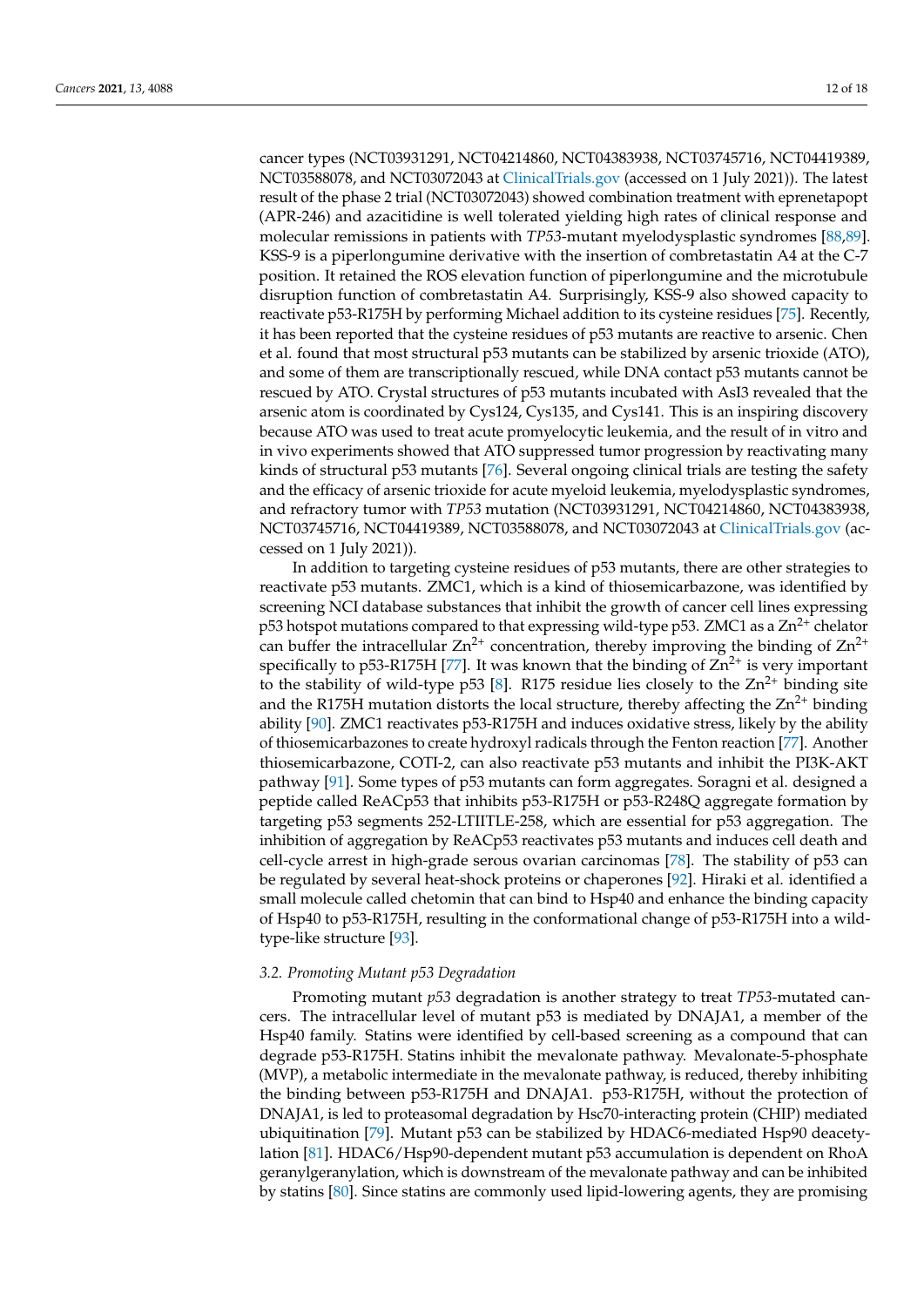drugs that target the mutant p53. Currently, several ongoing clinical trials are testing the efficacy of atorvastatin on triple-negative breast cancer, acute myeloid leukemia, and colorectal carcinoma (NCT03358017, NCT03560882, and NCT04767984 at <ClinicalTrials.gov> (accessed on 1 July 2021)). Targeting HDAC6 and Hsp90 is another way to induce the degradation of p53 mutants. Li et al. reported that the FDA-approved HDAC inhibitor suberoylanilide hydroxamic acid (SAHA) downregulated mutant p53 but not wild-type p53 in protein level, and showed cytotoxicity to breast-cancer cell lines expressing p53 mutants [\[81\]](#page-16-21). Furthermore, the treatment that combines SAHA with Hsp90 inhibitor 17DMAG inhibited T-cell lymphomagenesis in  $p53^{R172H/R172H}$  mice, and so did the Hsp90 inhibitor ganetespib alone treatment [\[82\]](#page-16-22).

#### *3.3. Immunotherapy Based on Mutant p53 Neoantigen Recognition*

Since *TP53* missense mutations encode mutant p53 proteins that have one amino acid different from wild-type p53, scientists have long considered whether these proteins can be presented by tumor cells or antigen-presenting cells, and can be a target for immunotherapy. In 2018, Hwang et al. successfully generated monoclonal antibodies against p53-R175H, p53-R248Q, and p53-R273H with high specificity by designing immunogens that are TrxA proteins fused with three copies of the mutant p53 sequence. These antibodies can be used in the clinic to detect the p53 status rapidly [\[94\]](#page-17-11). Lo et al. reported that some tumorinfiltrating lymphocytes (TILs) isolated from a patient with metastatic colorectal cancer were able to recognize p53-R175H restricted to HLA-A\*0201. HLA-A\*0201 is the most common allele in HLA-A2 subtypes, especially among general Caucasian populations [\[95\]](#page-17-12). Three T-cell receptors (TCRs) were identified that can recognize cell lines expressing both p53-R175H and HLA-A\*0201 [\[96\]](#page-17-13). To understand whether the recognition of *p53* mutants by the TILs is a common phenomenon across different cancer types, TILs from 28 patients with several types of cancers were screened by autologous antigen-presenting cells that present corresponding p53 mutant peptides by electroporated with tandem minigenes or pulsed with peptides. TILs from 39% of patients were able to recognize mutant p53 peptides restricted to HLA class I or class II and be activated. This study suggested that p53 mutants could be a target for cancer immunotherapy [\[97\]](#page-17-14). Furthermore, peripheral blood lymphocytes (PBLs) from patients whose TILs were reactive to mutated p53 could also respond to antigen-presenting cells presenting p53 mutant peptides. PBLs can be obtained by non-invasive methods, making them a more accessible source of T cells for adoptive cell therapy [\[98\]](#page-17-15). Wu et al. deeply examined the structure of the TCR–p53R175H– HLA-A2 complex to understand how p53R175H-reactive TCRs distinguish p53-R175H from the wild-type and found that TCRs were shifted towards the C-terminus of the p53- R175H peptide. This knowledge could contribute to the future design of TCRs against p53 mutants [\[99\]](#page-17-16). Recently, Hsiue et al. made a big step in the development of mutant p53 targeting immunotherapy by constructing bispecific antibody H2-scDb that could bind to the p53-R175H peptide-HLA-A\*0201 complex with one arm and the TCR-CD3 with the other arm. Although the density of the p53-R175H peptide-HLA-A\*0201 complex in the surface of tumor cells is very low, bispecific antibody H2-scDb activated T cells to kill tumor cells in vitro and in mice [\[83\]](#page-17-0). Mutant p53 peptide neoantigens are a promising target for cancer immunotherapy because of the high occurrence of *TP53* missense mutation across cancer types.

# **4. Conclusions**

By summarizing the p53-R175H gain-of-functions reported by different groups, p53- R175H and other p53 hotspot mutations were found to contribute to tumor development by promoting cancer cell proliferation, migration, invasion, initiation, metabolic reprogramming, angiogenesis, and conferring drug resistance to cancer cells (Table [2\)](#page-4-0). The effect of mutant p53 in cancer cells is so broad and huge, giving it the title of "the guardian of the cancer cell" [\[100\]](#page-17-17). Furthermore, p53-R175H often executes its function by directly binding to promoters of genes and transcriptionally up- or down-regulating their expressions by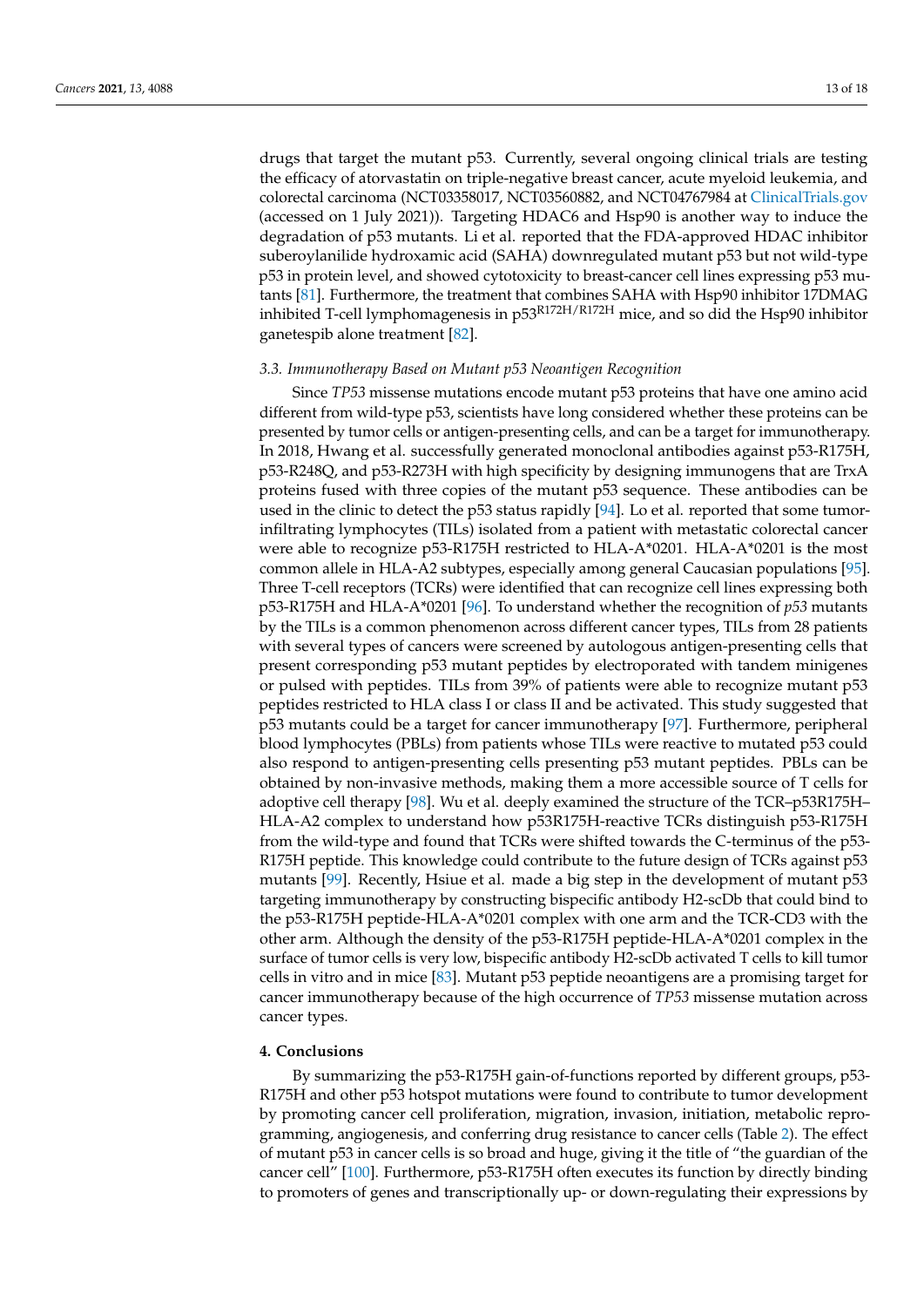recruiting cofactors or corepressors, respectively. p53-R175H interacts with other transcription factors such as p63, p53, ETS2, and NF-Y to interfere in the expression of their target genes. Different kinds of p53 mutants have unique functions. However, R273H, R248W, and R248Q have similar functions with those of R175H. The function of p53-R175H is highly dependent on the cellular context. p53-R175H influences different kinds of pathways in different kinds of cancer types. Currently, the p53-R175H gain-of-function study is intensive on several cancer types, including breast, lung, colorectal, and pancreatic cancers. However, *TP53* is also highly mutated in other cancer types such as osteosarcoma, and ovarian, head and neck, esophageal, and brain cancers. More p53 gain-of-function studies are needed in these types of cancers in order to find the vulnerabilities of these cancer cells. Regarding treatment targeting p53-R175H, many small molecules were identified by screening that could reactivate p53 tumor-suppressor activities. Several small molecules were also found to promote the degradation of p53-R175H mutants by targeting heat-shock proteins that bind and stabilize p53-R175H. Recently, it was discovered that p53-R175H peptides-HLA complexes are presented on the cell surface of cancer cells, and T cells can distinguish them from the wild-type p53 peptide, making it become a promising target for cancer immunotherapies.

**Author Contributions:** Conceptualization, D.-F.L. and Y.-L.Y.; software, Y.-C.C., Y.-H.L. and H.- H.W. writing—original draft preparation, Y.-T.C.; writing—review and editing, D.-F.L. and Y.-L.Y.; supervision, D.-F.L. and Y.-L.Y.; project administration, D.-F.L. and Y.-L.Y.; funding acquisition, D.-F.L. and Y.-L.Y. All authors have read and agreed to the published version of the manuscript.

**Funding:** This study was supported by grants from the Ministry of Science and Technology, Taiwan (MOST 109-2320-B-039-013-MY3); the China Medical University, Taiwan (CMU108-MF-01; CMU109-MF-03); the China Medical University Hospital, Taiwan (DMR-108-BC-4; DMR-108-BC-10; DMR-109-133; and DMR-110-046); and the Drug Development Center, China Medical University, from the Featured Areas Research Center Program within the framework of the Higher Education Sprout Project by the Ministry of Education (MOE) in Taiwan. D.-F.L. was supported by CPRIT RR160019, NIH/NCI R01CA246130, Rolanette and Berdon Lawrence bone disease program of Texas, and Pablove Foundation childhood cancer research grant (690785). D.-F.L. is a CPRIT Scholar in Cancer Research.

**Data Availability Statement:** Publicly available datasets were analyzed in this study. This data can be found here: [The TCGA database: [\(https://www.cancer.gov/tcga\)](https://www.cancer.gov/tcga) (accessed on 1 July 2021). The IARC *TP53* database: [\(https://p53.iarc.fr/\)](https://p53.iarc.fr/) (accessed on 1 July 2021)].

**Acknowledgments:** The results shown here are in whole or part based upon data generated by the TCGA Research Network: <https://www.cancer.gov/tcga> (accessed on 1 July 2021).

**Conflicts of Interest:** The authors declare no conflict of interest.

## **References**

- <span id="page-13-0"></span>1. Hanahan, D.; Weinberg, R.A. Hallmarks of cancer: The next generation. *Cell* **2011**, *144*, 646–674. [\[CrossRef\]](http://doi.org/10.1016/j.cell.2011.02.013)
- <span id="page-13-1"></span>2. Lane, D.P. Cancer. p53, guardian of the genome. *Nature* **1992**, *358*, 15–16. [\[CrossRef\]](http://doi.org/10.1038/358015a0)
- <span id="page-13-2"></span>3. Guimaraes, D.P.; Hainaut, P. TP53: A key gene in human cancer. *Biochimie* **2002**, *84*, 83–93. [\[CrossRef\]](http://doi.org/10.1016/S0300-9084(01)01356-6)
- <span id="page-13-3"></span>4. Bouaoun, L.; Sonkin, D.; Ardin, M.; Hollstein, M.; Byrnes, G.; Zavadil, J.; Olivier, M. TP53 Variations in Human Cancers: New Lessons from the IARC TP53 Database and Genomics Data (R20). *Hum. Mutat.* **2016**, *37*, 865–876. [\[CrossRef\]](http://doi.org/10.1002/humu.23035) [\[PubMed\]](http://www.ncbi.nlm.nih.gov/pubmed/27328919)
- <span id="page-13-4"></span>5. Zhou, R.; Xu, A.; Gingold, J.; Strong, L.C.; Zhao, R.; Lee, D.F. Li-Fraumeni Syndrome Disease Model: A Platform to Develop Precision Cancer Therapy Targeting Oncogenic p53. *Trends Pharmacol. Sci.* **2017**, *38*, 908–927. [\[CrossRef\]](http://doi.org/10.1016/j.tips.2017.07.004)
- <span id="page-13-5"></span>6. Figueiredo, B.C.; Sandrini, R.; Zambetti, G.P.; Pereira, R.M.; Cheng, C.; Liu, W.; Lacerda, L.; Pianovski, M.A.; Michalkiewicz, E.; Jenkins, J.; et al. Penetrance of adrenocortical tumours associated with the germline TP53 R337H mutation. *J. Med. Genet.* **2006**, *43*, 91–96. [\[CrossRef\]](http://doi.org/10.1136/jmg.2004.030551) [\[PubMed\]](http://www.ncbi.nlm.nih.gov/pubmed/16033918)
- <span id="page-13-6"></span>7. Saha, T.; Kar, R.K.; Sa, G. Structural and sequential context of p53: A review of experimental and theoretical evidence. *Prog. Biophys. Mol. Biol.* **2015**, *117*, 250–263. [\[CrossRef\]](http://doi.org/10.1016/j.pbiomolbio.2014.12.002) [\[PubMed\]](http://www.ncbi.nlm.nih.gov/pubmed/25550083)
- <span id="page-13-7"></span>8. Cho, Y.; Gorina, S.; Jeffrey, P.D.; Pavletich, N.P. Crystal structure of a p53 tumor suppressor-DNA complex: Understanding tumorigenic mutations. *Science* **1994**, *265*, 346–355. [\[CrossRef\]](http://doi.org/10.1126/science.8023157)
- <span id="page-13-8"></span>9. Baugh, E.H.; Ke, H.; Levine, A.J.; Bonneau, R.A.; Chan, C.S. Why are there hotspot mutations in the TP53 gene in human cancers? *Cell Death Differ.* **2018**, *25*, 154–160. [\[CrossRef\]](http://doi.org/10.1038/cdd.2017.180)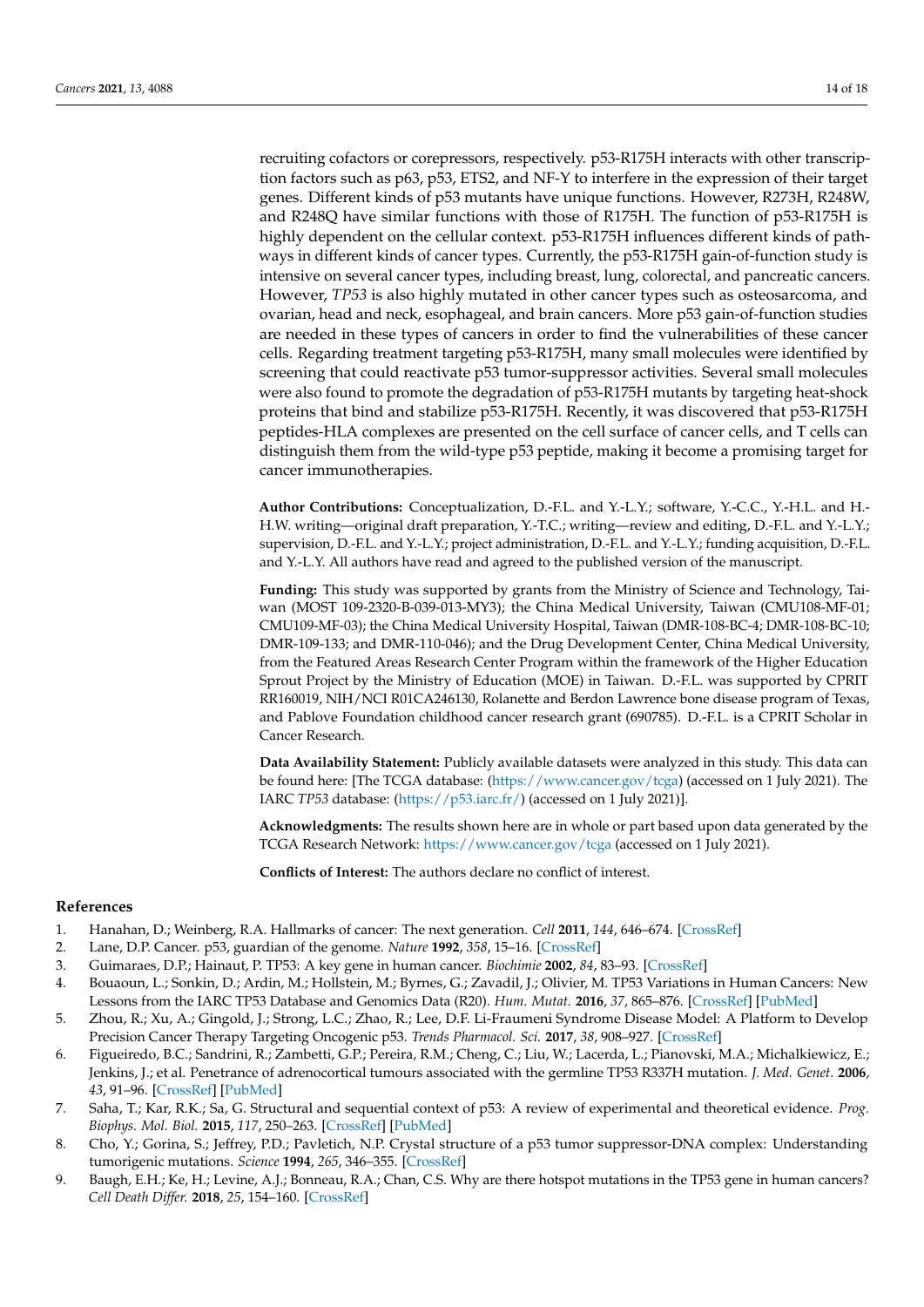- <span id="page-14-0"></span>10. Quante, T.; Otto, B.; Brazdova, M.; Kejnovska, I.; Deppert, W.; Tolstonog, G.V. Mutant p53 is a transcriptional co-factor that binds to G-rich regulatory regions of active genes and generates transcriptional plasticity. *Cell Cycle* **2012**, *11*, 3290–3303. [\[CrossRef\]](http://doi.org/10.4161/cc.21646)
- <span id="page-14-1"></span>11. Stein, Y.; Rotter, V.; Aloni-Grinstein, R. Gain-of-Function Mutant p53: All the Roads Lead to Tumorigenesis. *Int. J. Mol. Sci.* **2019**, *20*, 6197. [\[CrossRef\]](http://doi.org/10.3390/ijms20246197)
- <span id="page-14-2"></span>12. Li, L.; Li, X.; Tang, Y.; Lao, Z.; Lei, J.; Wei, G. Common cancer mutations R175H and R273H drive the p53 DNA-binding domain towards aggregation-prone conformations. *Phys. Chem. Chem. Phys.* **2020**, *22*, 9225–9232. [\[CrossRef\]](http://doi.org/10.1039/C9CP06671C)
- <span id="page-14-3"></span>13. Xu, J.; Reumers, J.; Couceiro, J.R.; De Smet, F.; Gallardo, R.; Rudyak, S.; Cornelis, A.; Rozenski, J.; Zwolinska, A.; Marine, J.C.; et al. Gain of function of mutant p53 by coaggregation with multiple tumor suppressors. *Nat. Chem. Biol.* **2011**, *7*, 285–295. [\[CrossRef\]](http://doi.org/10.1038/nchembio.546)
- <span id="page-14-4"></span>14. Dittmer, D.; Pati, S.; Zambetti, G.; Chu, S.; Teresky, A.K.; Moore, M.; Finlay, C.; Levine, A.J. Gain of function mutations in p53. *Nat. Genet.* **1993**, *4*, 42–46. [\[CrossRef\]](http://doi.org/10.1038/ng0593-42)
- <span id="page-14-5"></span>15. Olive, K.P.; Tuveson, D.A.; Ruhe, Z.C.; Yin, B.; Willis, N.A.; Bronson, R.T.; Crowley, D.; Jacks, T. Mutant p53 gain of function in two mouse models of Li-Fraumeni syndrome. *Cell* **2004**, *119*, 847–860. [\[CrossRef\]](http://doi.org/10.1016/j.cell.2004.11.004)
- <span id="page-14-6"></span>16. Hingorani, S.R.; Wang, L.; Multani, A.S.; Combs, C.; Deramaudt, T.B.; Hruban, R.H.; Rustgi, A.K.; Chang, S.; Tuveson, D.A. Trp53R172H and KrasG12D cooperate to promote chromosomal instability and widely metastatic pancreatic ductal adenocarcinoma in mice. *Cancer Cell* **2005**, *7*, 469–483. [\[CrossRef\]](http://doi.org/10.1016/j.ccr.2005.04.023) [\[PubMed\]](http://www.ncbi.nlm.nih.gov/pubmed/15894267)
- <span id="page-14-7"></span>17. Liu, D.P.; Song, H.; Xu, Y. A common gain of function of p53 cancer mutants in inducing genetic instability. *Oncogene* **2010**, *29*, 949–956. [\[CrossRef\]](http://doi.org/10.1038/onc.2009.376)
- <span id="page-14-8"></span>18. Scian, M.J.; Stagliano, K.E.; Ellis, M.A.; Hassan, S.; Bowman, M.; Miles, M.F.; Deb, S.P.; Deb, S. Modulation of gene expression by tumor-derived p53 mutants. *Cancer Res.* **2004**, *64*, 7447–7454. [\[CrossRef\]](http://doi.org/10.1158/0008-5472.CAN-04-1568) [\[PubMed\]](http://www.ncbi.nlm.nih.gov/pubmed/15492269)
- <span id="page-14-9"></span>19. Mizuarai, S.; Yamanaka, K.; Kotani, H. Mutant p53 induces the GEF-H1 oncogene, a guanine nucleotide exchange factor-H1 for RhoA, resulting in accelerated cell proliferation in tumor cells. *Cancer Res.* **2006**, *66*, 6319–6326. [\[CrossRef\]](http://doi.org/10.1158/0008-5472.CAN-05-4629) [\[PubMed\]](http://www.ncbi.nlm.nih.gov/pubmed/16778209)
- <span id="page-14-10"></span>20. Yan, W.; Chen, X. Identification of GRO1 as a critical determinant for mutant p53 gain of function. *J. Biol. Chem.* **2009**, *284*, 12178–12187. [\[CrossRef\]](http://doi.org/10.1074/jbc.M900994200)
- <span id="page-14-11"></span>21. Zhu, J.; Sammons, M.A.; Donahue, G.; Dou, Z.; Vedadi, M.; Getlik, M.; Barsyte-Lovejoy, D.; Al-awar, R.; Katona, B.W.; Shilatifard, A.; et al. Gain-of-function p53 mutants co-opt chromatin pathways to drive cancer growth. *Nature* **2015**, *525*, 206–211. [\[CrossRef\]](http://doi.org/10.1038/nature15251)
- <span id="page-14-12"></span>22. Di Agostino, S.; Sorrentino, G.; Ingallina, E.; Valenti, F.; Ferraiuolo, M.; Bicciato, S.; Piazza, S.; Strano, S.; Del Sal, G.; Blandino, G. YAP enhances the pro-proliferative transcriptional activity of mutant p53 proteins. *EMBO Rep.* **2016**, *17*, 188–201. [\[CrossRef\]](http://doi.org/10.15252/embr.201540488)
- <span id="page-14-13"></span>23. Datta, A.; Ghatak, D.; Das, S.; Banerjee, T.; Paul, A.; Butti, R.; Gorain, M.; Ghuwalewala, S.; Roychowdhury, A.; Alam, S.K.; et al. p53 gain-of-function mutations increase Cdc7-dependent replication initiation. *EMBO Rep.* **2017**, *18*, 2030–2050. [\[CrossRef\]](http://doi.org/10.15252/embr.201643347) [\[PubMed\]](http://www.ncbi.nlm.nih.gov/pubmed/28887320)
- <span id="page-14-14"></span>24. Valentino, E.; Bellazzo, A.; Di Minin, G.; Sicari, D.; Apollonio, M.; Scognamiglio, G.; Di Bonito, M.; Botti, G.; Del Sal, G.; Collavin, L. Mutant p53 potentiates the oncogenic effects of insulin by inhibiting the tumor suppressor DAB2IP. *Proc. Natl. Acad. Sci. USA* **2017**, *114*, 7623–7628. [\[CrossRef\]](http://doi.org/10.1073/pnas.1700996114) [\[PubMed\]](http://www.ncbi.nlm.nih.gov/pubmed/28667123)
- <span id="page-14-15"></span>25. Escobar-Hoyos, L.F.; Penson, A.; Kannan, R.; Cho, H.; Pan, C.H.; Singh, R.K.; Apken, L.H.; Hobbs, G.A.; Luo, R.; Lecomte, N.; et al. Altered RNA Splicing by Mutant p53 Activates Oncogenic RAS Signaling in Pancreatic Cancer. *Cancer Cell* **2020**, *38*, 198–211.e198. [\[CrossRef\]](http://doi.org/10.1016/j.ccell.2020.05.010)
- <span id="page-14-16"></span>26. Liu, G.; McDonnell, T.J.; Luna, R.M.D.; Kapoor, M.; Mims, B.; El-Naggar, A.K.; Lozano, G. High metastatic potential in mice inheriting a targeted p53 missense mutation. *Proc. Natl. Acad. Sci. USA* **2000**, *97*, 4174–4179. [\[CrossRef\]](http://doi.org/10.1073/pnas.97.8.4174) [\[PubMed\]](http://www.ncbi.nlm.nih.gov/pubmed/10760284)
- <span id="page-14-17"></span>27. Morton, J.P.; Timpson, P.; Karim, S.A.; Ridgway, R.A.; Athineos, D.; Doyle, B.; Jamieson, N.B.; Oien, K.A.; Lowy, A.M.; Brunton, V.G.; et al. Mutant p53 drives metastasis and overcomes growth arrest/senescence in pancreatic cancer. *Proc. Natl. Acad. Sci. USA* **2010**, *107*, 246–251. [\[CrossRef\]](http://doi.org/10.1073/pnas.0908428107) [\[PubMed\]](http://www.ncbi.nlm.nih.gov/pubmed/20018721)
- <span id="page-14-18"></span>28. Weissmueller, S.; Manchado, E.; Saborowski, M.; Morris, J.P.t.; Wagenblast, E.; Davis, C.A.; Moon, S.H.; Pfister, N.T.; Tschaharganeh, D.F.; Kitzing, T.; et al. Mutant p53 drives pancreatic cancer metastasis through cell-autonomous PDGF receptor beta signaling. *Cell* **2014**, *157*, 382–394. [\[CrossRef\]](http://doi.org/10.1016/j.cell.2014.01.066)
- <span id="page-14-19"></span>29. Candi, E.; Agostini, M.; Melino, G.; Bernassola, F. How the TP53 family proteins TP63 and TP73 contribute to tumorigenesis: Regulators and effectors. *Hum. Mutat.* **2014**, *35*, 702–714. [\[CrossRef\]](http://doi.org/10.1002/humu.22523)
- <span id="page-14-20"></span>30. Ferraiuolo, M.; Di Agostino, S.; Blandino, G.; Strano, S. Oncogenic Intra-p53 Family Member Interactions in Human Cancers. *Front. Oncol.* **2016**, *6*, 77. [\[CrossRef\]](http://doi.org/10.3389/fonc.2016.00077)
- <span id="page-14-21"></span>31. Zawacka-Pankau, J.E. The Undervalued Avenue to Reinstate Tumor Suppressor Functionality of the p53 Protein Family for Improved Cancer Therapy-Drug Repurposing. *Cancers* **2020**, *12*, 2717. [\[CrossRef\]](http://doi.org/10.3390/cancers12092717) [\[PubMed\]](http://www.ncbi.nlm.nih.gov/pubmed/32971841)
- <span id="page-14-22"></span>32. Adorno, M.; Cordenonsi, M.; Montagner, M.; Dupont, S.; Wong, C.; Hann, B.; Solari, A.; Bobisse, S.; Rondina, M.B.; Guzzardo, V.; et al. A Mutant-p53/Smad complex opposes p63 to empower TGFbeta-induced metastasis. *Cell* **2009**, *137*, 87–98. [\[CrossRef\]](http://doi.org/10.1016/j.cell.2009.01.039)
- <span id="page-14-23"></span>33. Dong, P.X.; Xu, Z.J.; Jia, N.; Li, D.J.; Feng, Y.J. Elevated expression of p53 gain-of-function mutation R175H in endometrial cancer cells can increase the invasive phenotypes by activation of the EGFR/PI3K/AKT pathway. *Mol. Cancer* **2009**, *8*, 7. [\[CrossRef\]](http://doi.org/10.1186/1476-4598-8-103) [\[PubMed\]](http://www.ncbi.nlm.nih.gov/pubmed/19917135)
- <span id="page-14-24"></span>34. Muller, P.A.; Caswell, P.T.; Doyle, B.; Iwanicki, M.P.; Tan, E.H.; Karim, S.; Lukashchuk, N.; Gillespie, D.A.; Ludwig, R.L.; Gosselin, P.; et al. Mutant p53 drives invasion by promoting integrin recycling. *Cell* **2009**, *139*, 1327–1341. [\[CrossRef\]](http://doi.org/10.1016/j.cell.2009.11.026) [\[PubMed\]](http://www.ncbi.nlm.nih.gov/pubmed/20064378)
- <span id="page-14-25"></span>35. Zhang, S.; Wang, C.; Ma, B.; Xu, M.; Xu, S.; Liu, J.; Tian, Y.; Fu, Y.; Luo, Y. Mutant p53 Drives Cancer Metastasis via RCP-Mediated Hsp90alpha Secretion. *Cell Rep.* **2020**, *32*, 107879. [\[CrossRef\]](http://doi.org/10.1016/j.celrep.2020.107879) [\[PubMed\]](http://www.ncbi.nlm.nih.gov/pubmed/32640214)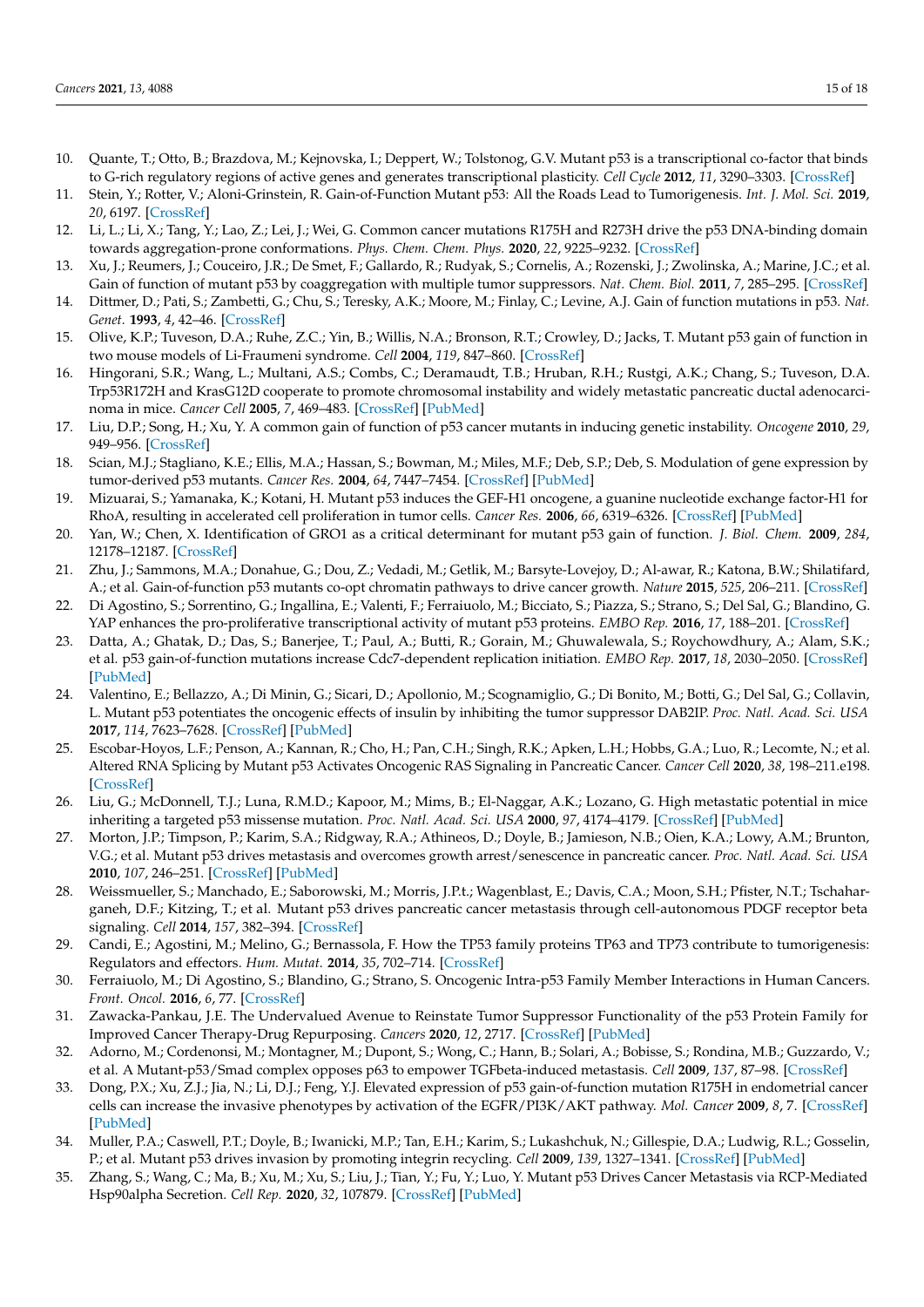- <span id="page-15-0"></span>36. Dong, P.; Karaayvaz, M.; Jia, N.; Kaneuchi, M.; Hamada, J.; Watari, H.; Sudo, S.; Ju, J.; Sakuragi, N. Mutant p53 gain-of-function induces epithelial-mesenchymal transition through modulation of the miR-130b-ZEB1 axis. *Oncogene* **2013**, *32*, 3286–3295. [\[CrossRef\]](http://doi.org/10.1038/onc.2012.334) [\[PubMed\]](http://www.ncbi.nlm.nih.gov/pubmed/22847613)
- <span id="page-15-1"></span>37. Godfrey, J.D.; Morton, J.P.; Wilczynska, A.; Sansom, O.J.; Bushell, M.D. MiR-142-3p is downregulated in aggressive p53 mutant mouse models of pancreatic ductal adenocarcinoma by hypermethylation of its locus. *Cell Death Dis.* **2018**, *9*, 14. [\[CrossRef\]](http://doi.org/10.1038/s41419-018-0628-4)
- <span id="page-15-2"></span>38. Capaci, V.; Bascetta, L.; Fantuz, M.; Beznoussenko, G.V.; Sommaggio, R.; Cancila, V.; Bisso, A.; Campaner, E.; Mironov, A.A.; Wisniewski, J.R.; et al. Mutant p53 induces Golgi tubulo-vesiculation driving a prometastatic secretome. *Nat. Commun.* **2020**, *11*, 3945. [\[CrossRef\]](http://doi.org/10.1038/s41467-020-17596-5)
- <span id="page-15-3"></span>39. Kogan-Sakin, I.; Tabach, Y.; Buganim, Y.; Molchadsky, A.; Solomon, H.; Madar, S.; Kamer, I.; Stambolsky, P.; Shelly, A.; Goldfinger, N.; et al. Mutant p53(R175H) upregulates Twist1 expression and promotes epithelial-mesenchymal transition in immortalized prostate cells. *Cell Death Differ.* **2011**, *18*, 271–281. [\[CrossRef\]](http://doi.org/10.1038/cdd.2010.94) [\[PubMed\]](http://www.ncbi.nlm.nih.gov/pubmed/20689556)
- <span id="page-15-4"></span>40. Yeudall, W.A.; Vaughan, C.A.; Miyazaki, H.; Ramamoorthy, M.; Choi, M.Y.; Chapman, C.G.; Wang, H.X.; Black, E.; Bulysheva, A.A.; Deb, S.P.; et al. Gain-of-function mutant p53 upregulates CXC chemokines and enhances cell migration. *Carcinogenesis* **2012**, *33*, 442–451. [\[CrossRef\]](http://doi.org/10.1093/carcin/bgr270)
- <span id="page-15-5"></span>41. Yue, X.; Zhang, C.; Zhao, Y.; Liu, J.; Lin, A.W.; Tan, V.M.; Drake, J.M.; Liu, L.; Boateng, M.N.; Li, J.; et al. Gain-of-function mutant p53 activates small GTPase Rac1 through SUMOylation to promote tumor progression. *Genes Dev.* **2017**, *31*, 1641–1654. [\[CrossRef\]](http://doi.org/10.1101/gad.301564.117)
- <span id="page-15-6"></span>42. Bailey, M.H.; Tokheim, C.; Porta-Pardo, E.; Sengupta, S.; Bertrand, D.; Weerasinghe, A.; Colaprico, A.; Wendl, M.C.; Kim, J.; Reardon, B.; et al. Comprehensive Characterization of Cancer Driver Genes and Mutations. *Cell* **2018**, *173*, 371–385.e318. [\[CrossRef\]](http://doi.org/10.1016/j.cell.2018.02.060)
- <span id="page-15-7"></span>43. Sarig, R.; Rivlin, N.; Brosh, R.; Bornstein, C.; Kamer, I.; Ezra, O.; Molchadsky, A.; Goldfinger, N.; Brenner, O.; Rotter, V. Mutant p53 facilitates somatic cell reprogramming and augments the malignant potential of reprogrammed cells. *J. Exp. Med.* **2010**, *207*, 2127–2140. [\[CrossRef\]](http://doi.org/10.1084/jem.20100797)
- <span id="page-15-8"></span>44. Grespi, F.; Landre, V.; Molchadsky, A.; Di Daniele, N.; Marsella, L.T.; Melino, G.; Rotter, V. Differential regulated microRNA by wild type and mutant p53 in induced pluripotent stem cells. *Cell Death Dis.* **2016**, *7*, e2567. [\[CrossRef\]](http://doi.org/10.1038/cddis.2016.419) [\[PubMed\]](http://www.ncbi.nlm.nih.gov/pubmed/28032868)
- <span id="page-15-9"></span>45. Lu, X.; Liu, D.P.; Xu, Y. The gain of function of p53 cancer mutant in promoting mammary tumorigenesis. *Oncogene* **2013**, *32*, 2900–2906. [\[CrossRef\]](http://doi.org/10.1038/onc.2012.299) [\[PubMed\]](http://www.ncbi.nlm.nih.gov/pubmed/22824795)
- <span id="page-15-10"></span>46. Escoll, M.; Gargini, R.; Cuadrado, A.; Anton, I.M.; Wandosell, F. Mutant p53 oncogenic functions in cancer stem cells are regulated by WIP through YAP/TAZ. *Oncogene* **2017**, *36*, 3515–3527. [\[CrossRef\]](http://doi.org/10.1038/onc.2016.518) [\[PubMed\]](http://www.ncbi.nlm.nih.gov/pubmed/28166194)
- <span id="page-15-11"></span>47. Solomon, H.; Dinowitz, N.; Pateras, I.S.; Cooks, T.; Shetzer, Y.; Molchadsky, A.; Charni, M.; Rabani, S.; Koifman, G.; Tarcic, O.; et al. Mutant p53 gain of function underlies high expression levels of colorectal cancer stem cells markers. *Oncogene* **2018**, *37*, 1669–1684. [\[CrossRef\]](http://doi.org/10.1038/s41388-017-0060-8)
- <span id="page-15-12"></span>48. Polireddy, K.; Singh, K.; Pruski, M.; Jones, N.C.; Manisundaram, N.V.; Ponnela, P.; Ouellette, M.; Van Buren, G.; Younes, M.; Bynon, J.S.; et al. Mutant p53(R175H) promotes cancer initiation in the pancreas by stabilizing HSP70. *Cancer Lett.* **2019**, *453*, 122–130. [\[CrossRef\]](http://doi.org/10.1016/j.canlet.2019.03.047)
- <span id="page-15-13"></span>49. Chen, S.; Wang, Q.; Yu, H.; Capitano, M.L.; Vemula, S.; Nabinger, S.C.; Gao, R.; Yao, C.; Kobayashi, M.; Geng, Z.; et al. Mutant p53 drives clonal hematopoiesis through modulating epigenetic pathway. *Nat. Commun.* **2019**, *10*, 5649. [\[CrossRef\]](http://doi.org/10.1038/s41467-019-13542-2)
- <span id="page-15-14"></span>50. Jiang, F.Z.; He, Y.Y.; Wang, H.H.; Zhang, H.L.; Zhang, J.; Yan, X.F.; Wang, X.J.; Che, Q.; Ke, J.Q.; Chen, Z.; et al. Mutant p53 induces EZH2 expression and promotes epithelial-mesenchymal transition by disrupting p68-Drosha complex assembly and attenuating miR-26a processing. *Oncotarget* **2015**, *6*, 44660–44674. [\[CrossRef\]](http://doi.org/10.18632/oncotarget.6350) [\[PubMed\]](http://www.ncbi.nlm.nih.gov/pubmed/26587974)
- <span id="page-15-15"></span>51. Kadosh, E.; Snir-Alkalay, I.; Venkatachalam, A.; May, S.; Lasry, A.; Elyada, E.; Zinger, A.; Shaham, M.; Vaalani, G.; Mernberger, M.; et al. The gut microbiome switches mutant p53 from tumour-suppressive to oncogenic. *Nature* **2020**, *586*, 133–138. [\[CrossRef\]](http://doi.org/10.1038/s41586-020-2541-0) [\[PubMed\]](http://www.ncbi.nlm.nih.gov/pubmed/32728212)
- <span id="page-15-16"></span>52. Brabletz, T.; Jung, A.; Spaderna, S.; Hlubek, F.; Kirchner, T. Opinion: Migrating cancer stem cells - an integrated concept of malignant tumour progression. *Nat. Rev. Cancer* **2005**, *5*, 744–749. [\[CrossRef\]](http://doi.org/10.1038/nrc1694)
- <span id="page-15-17"></span>53. Donnenberg, V.S.; Donnenberg, A.D. Multiple drug resistance in cancer revisited: The cancer stem cell hypothesis. *J. Clin. Pharmacol.* **2005**, *45*, 872–877. [\[CrossRef\]](http://doi.org/10.1177/0091270005276905) [\[PubMed\]](http://www.ncbi.nlm.nih.gov/pubmed/16027397)
- <span id="page-15-18"></span>54. Singh, A.; Settleman, J. EMT, cancer stem cells and drug resistance: An emerging axis of evil in the war on cancer. *Oncogene* **2010**, *29*, 4741–4751. [\[CrossRef\]](http://doi.org/10.1038/onc.2010.215)
- <span id="page-15-19"></span>55. Zhao, Y.; Bao, Q.; Renner, A.; Camaj, P.; Eichhorn, M.; Ischenko, I.; Angele, M.; Kleespies, A.; Jauch, K.W.; Bruns, C. Cancer stem cells and angiogenesis. *Int. J. Dev. Biol.* **2011**, *55*, 477–482. [\[CrossRef\]](http://doi.org/10.1387/ijdb.103225yz)
- <span id="page-15-20"></span>56. Sancho, P.; Barneda, D.; Heeschen, C. Hallmarks of cancer stem cell metabolism. *Br. J. Cancer* **2016**, *114*, 1305–1312. [\[CrossRef\]](http://doi.org/10.1038/bjc.2016.152) [\[PubMed\]](http://www.ncbi.nlm.nih.gov/pubmed/27219018)
- <span id="page-15-21"></span>57. Huang, C.Y.; Ju, D.T.; Chang, C.F.; Muralidhar Reddy, P.; Velmurugan, B.K. A review on the effects of current chemotherapy drugs and natural agents in treating non-small cell lung cancer. *Biomedicine* **2017**, *7*, 23. [\[CrossRef\]](http://doi.org/10.1051/bmdcn/2017070423)
- <span id="page-15-22"></span>58. Shigdar, S.; Li, Y.; Bhattacharya, S.; O'Connor, M.; Pu, C.; Lin, J.; Wang, T.; Xiang, D.; Kong, L.; Wei, M.Q.; et al. Inflammation and cancer stem cells. *Cancer Lett.* **2014**, *345*, 271–278. [\[CrossRef\]](http://doi.org/10.1016/j.canlet.2013.07.031)
- <span id="page-15-23"></span>59. Scian, M.J.; Stagliano, K.E.R.; Anderson, M.A.E.; Hassan, S.; Bowman, M.; Miles, M.F.; Deb, S.P.; Deb, S. Tumor-derived p53 mutants induce NF-kappa B2 gene expression. *Mol. Cell. Biol.* **2005**, *25*, 10097–10110. [\[CrossRef\]](http://doi.org/10.1128/MCB.25.22.10097-10110.2005)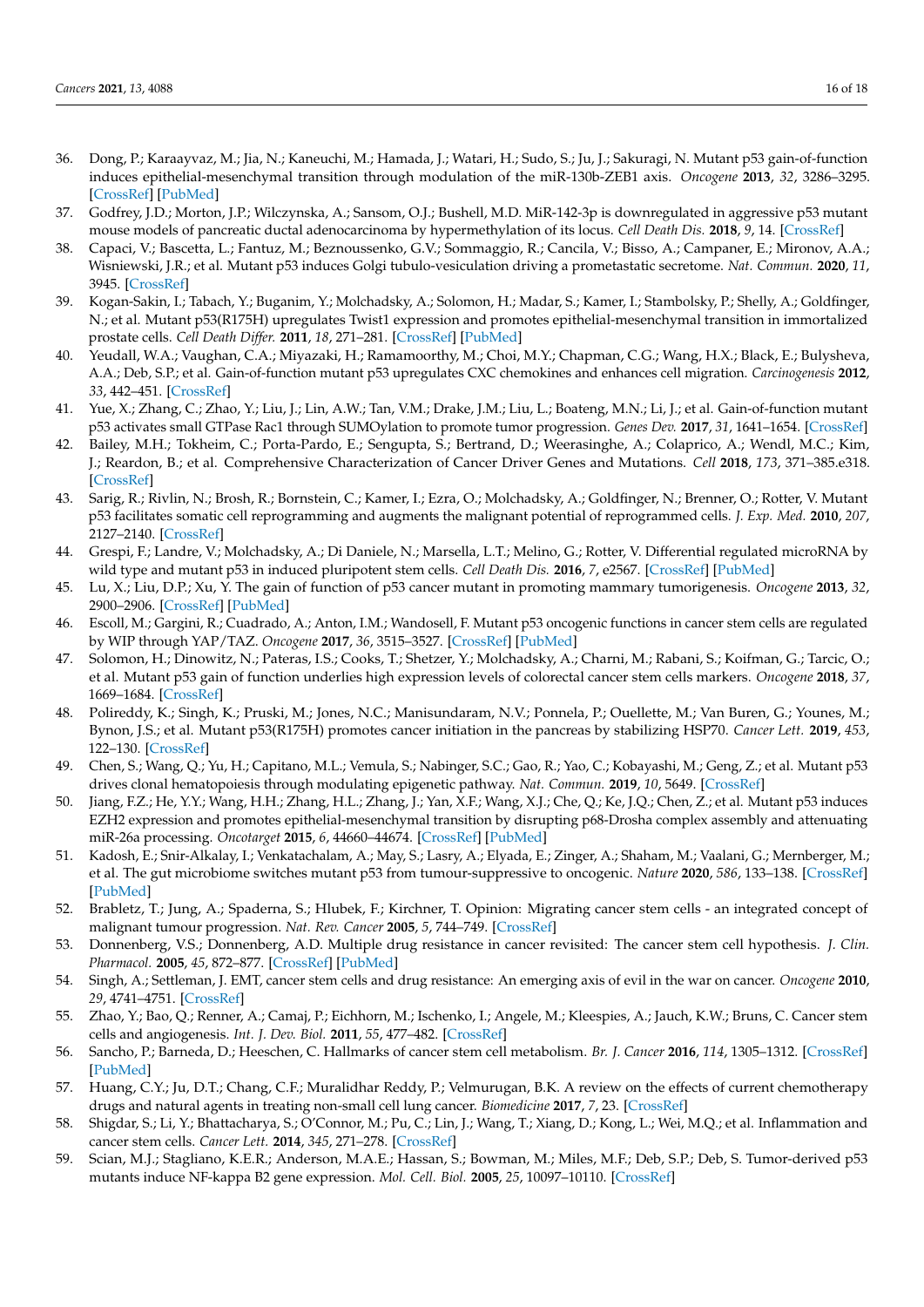- <span id="page-16-0"></span>60. Donzelli, S.; Fontemaggi, G.; Fazi, F.; Di Agostino, S.; Padula, F.; Biagioni, F.; Muti, P.; Strano, S.; Blandino, G. MicroRNA-128-2 targets the transcriptional repressor E2F5 enhancing mutant p53 gain of function. *Cell Death Differ.* **2012**, *19*, 1038–1048. [\[CrossRef\]](http://doi.org/10.1038/cdd.2011.190)
- <span id="page-16-1"></span>61. Ali, A.; Wang, Z.; Fu, J.; Ji, L.; Liu, J.; Li, L.; Wang, H.; Chen, J.; Caulin, C.; Myers, J.N.; et al. Differential regulation of the REGgamma-proteasome pathway by p53/TGF-beta signalling and mutant p53 in cancer cells. *Nat. Commun.* **2013**, *4*, 2667. [\[CrossRef\]](http://doi.org/10.1038/ncomms3667)
- <span id="page-16-2"></span>62. Kolukula, V.K.; Sahu, G.; Wellstein, A.; Rodriguez, O.C.; Preet, A.; Iacobazzi, V.; D'Orazi, G.; Albanese, C.; Palmieri, F.; Avantaggiati, M.L. SLC25A1, or CIC, is a novel transcriptional target of mutant p53 and a negative tumor prognostic marker. *Oncotarget* **2014**, *5*, 1212–1225. [\[CrossRef\]](http://doi.org/10.18632/oncotarget.1831)
- <span id="page-16-3"></span>63. Alam, S.K.; Yadav, V.K.; Bajaj, S.; Datta, A.; Dutta, S.K.; Bhattacharyya, M.; Bhattacharya, S.; Debnath, S.; Roy, S.; Boardman, L.A.; et al. DNA damage-induced ephrin-B2 reverse signaling promotes chemoresistance and drives EMT in colorectal carcinoma harboring mutant p53. *Cell Death Differ.* **2016**, *23*, 707–722. [\[CrossRef\]](http://doi.org/10.1038/cdd.2015.133) [\[PubMed\]](http://www.ncbi.nlm.nih.gov/pubmed/26494468)
- <span id="page-16-4"></span>64. Fontemaggi, G.; Dell'Orso, S.; Trisciuoglio, D.; Shay, T.; Melucci, E.; Fazi, F.; Terrenato, I.; Mottolese, M.; Muti, P.; Domany, E.; et al. The execution of the transcriptional axis mutant p53, E2F1 and ID4 promotes tumor neo-angiogenesis. *Nat. Struct. Mol. Biol.* **2009**, *16*, 1086–1093. [\[CrossRef\]](http://doi.org/10.1038/nsmb.1669)
- <span id="page-16-5"></span>65. Karin, M. Nuclear factor-kappaB in cancer development and progression. *Nature* **2006**, *441*, 431–436. [\[CrossRef\]](http://doi.org/10.1038/nature04870)
- <span id="page-16-6"></span>66. Cooks, T.; Pateras, I.S.; Tarcic, O.; Solomon, H.; Schetter, A.J.; Wilder, S.; Lozano, G.; Pikarsky, E.; Forshew, T.; Rosenfeld, N.; et al. Mutant p53 prolongs NF-kappaB activation and promotes chronic inflammation and inflammation-associated colorectal cancer. *Cancer Cell* **2013**, *23*, 634–646. [\[CrossRef\]](http://doi.org/10.1016/j.ccr.2013.03.022)
- <span id="page-16-7"></span>67. Ubertini, V.; Norelli, G.; D'Arcangelo, D.; Gurtner, A.; Cesareo, E.; Baldari, S.; Gentileschi, M.P.; Piaggio, G.; Nistico, P.; Soddu, S.; et al. Mutant p53 gains new function in promoting inflammatory signals by repression of the secreted interleukin-1 receptor antagonist. *Oncogene* **2015**, *34*, 2493–2504. [\[CrossRef\]](http://doi.org/10.1038/onc.2014.191) [\[PubMed\]](http://www.ncbi.nlm.nih.gov/pubmed/24998848)
- <span id="page-16-8"></span>68. Zhang, C.; Liu, J.; Liang, Y.; Wu, R.; Zhao, Y.; Hong, X.; Lin, M.; Yu, H.; Liu, L.; Levine, A.J.; et al. Tumour-associated mutant p53 drives the Warburg effect. *Nat. Commun.* **2013**, *4*, 2935. [\[CrossRef\]](http://doi.org/10.1038/ncomms3935) [\[PubMed\]](http://www.ncbi.nlm.nih.gov/pubmed/24343302)
- <span id="page-16-9"></span>69. Zhou, G.; Wang, J.; Zhao, M.; Xie, T.X.; Tanaka, N.; Sano, D.; Patel, A.A.; Ward, A.M.; Sandulache, V.C.; Jasser, S.A.; et al. Gain-of-function mutant p53 promotes cell growth and cancer cell metabolism via inhibition of AMPK activation. *Mol. Cell* **2014**, *54*, 960–974. [\[CrossRef\]](http://doi.org/10.1016/j.molcel.2014.04.024) [\[PubMed\]](http://www.ncbi.nlm.nih.gov/pubmed/24857548)
- <span id="page-16-10"></span>70. Bykov, V.J.; Issaeva, N.; Shilov, A.; Hultcrantz, M.; Pugacheva, E.; Chumakov, P.; Bergman, J.; Wiman, K.G.; Selivanova, G. Restoration of the tumor suppressor function to mutant p53 by a low-molecular-weight compound. *Nat. Med.* **2002**, *8*, 282–288. [\[CrossRef\]](http://doi.org/10.1038/nm0302-282)
- <span id="page-16-11"></span>71. Bykov, V.J.; Zache, N.; Stridh, H.; Westman, J.; Bergman, J.; Selivanova, G.; Wiman, K.G. PRIMA-1(MET) synergizes with cisplatin to induce tumor cell apoptosis. *Oncogene* **2005**, *24*, 3484–3491. [\[CrossRef\]](http://doi.org/10.1038/sj.onc.1208419)
- <span id="page-16-12"></span>72. Bykov, V.J.; Issaeva, N.; Zache, N.; Shilov, A.; Hultcrantz, M.; Bergman, J.; Selivanova, G.; Wiman, K.G. Reactivation of mutant p53 and induction of apoptosis in human tumor cells by maleimide analogs. *J. Biol. Chem.* **2005**, *280*, 30384–30391. [\[CrossRef\]](http://doi.org/10.1074/jbc.M501664200) [\[PubMed\]](http://www.ncbi.nlm.nih.gov/pubmed/15998635)
- <span id="page-16-13"></span>73. Zache, N.; Lambert, J.M.; Rokaeus, N.; Shen, J.; Hainaut, P.; Bergman, J.; Wiman, K.G.; Bykov, V.J. Mutant p53 targeting by the low molecular weight compound STIMA-1. *Mol. Oncol.* **2008**, *2*, 70–80. [\[CrossRef\]](http://doi.org/10.1016/j.molonc.2008.02.004)
- <span id="page-16-14"></span>74. Wassman, C.D.; Baronio, R.; Demir, O.; Wallentine, B.D.; Chen, C.K.; Hall, L.V.; Salehi, F.; Lin, D.W.; Chung, B.P.; Hatfield, G.W.; et al. Computational identification of a transiently open L1/S3 pocket for reactivation of mutant p53. *Nat. Commun.* **2013**, *4*, 1407. [\[CrossRef\]](http://doi.org/10.1038/ncomms2361)
- <span id="page-16-15"></span>75. Punganuru, S.R.; Madala, H.R.; Venugopal, S.N.; Samala, R.; Mikelis, C.; Srivenugopal, K.S. Design and synthesis of a C7-aryl piperlongumine derivative with potent antimicrotubule and mutant p53-reactivating properties. *Eur. J. Med. Chem.* **2016**, *107*, 233–244. [\[CrossRef\]](http://doi.org/10.1016/j.ejmech.2015.10.052)
- <span id="page-16-16"></span>76. Chen, S.; Wu, J.L.; Liang, Y.; Tang, Y.G.; Song, H.X.; Wu, L.L.; Xing, Y.F.; Yan, N.; Li, Y.T.; Wang, Z.Y.; et al. Arsenic Trioxide Rescues Structural p53 Mutations through a Cryptic Allosteric Site. *Cancer Cell* **2021**, *39*, 225–239.e228. [\[CrossRef\]](http://doi.org/10.1016/j.ccell.2020.11.013) [\[PubMed\]](http://www.ncbi.nlm.nih.gov/pubmed/33357454)
- <span id="page-16-17"></span>77. Yu, X.; Vazquez, A.; Levine, A.J.; Carpizo, D.R. Allele-specific p53 mutant reactivation. *Cancer Cell* **2012**, *21*, 614–625. [\[CrossRef\]](http://doi.org/10.1016/j.ccr.2012.03.042) [\[PubMed\]](http://www.ncbi.nlm.nih.gov/pubmed/22624712)
- <span id="page-16-18"></span>78. Soragni, A.; Janzen, D.M.; Johnson, L.M.; Lindgren, A.G.; Nguyen, A.T.Q.; Tiourin, E.; Soriaga, A.B.; Lu, J.; Jiang, L.; Faull, K.F.; et al. A Designed Inhibitor of p53 Aggregation Rescues p53 Tumor Suppression in Ovarian Carcinomas. *Cancer Cell* **2016**, *29*, 90–103. [\[CrossRef\]](http://doi.org/10.1016/j.ccell.2015.12.002)
- <span id="page-16-19"></span>79. Parrales, A.; Ranjan, A.; Iyer, S.V.; Padhye, S.; Weir, S.J.; Roy, A.; Iwakuma, T. DNAJA1 controls the fate of misfolded mutant p53 through the mevalonate pathway. *Nat. Cell Biol.* **2016**, *18*, 1233–1243. [\[CrossRef\]](http://doi.org/10.1038/ncb3427) [\[PubMed\]](http://www.ncbi.nlm.nih.gov/pubmed/27775703)
- <span id="page-16-20"></span>80. Ingallina, E.; Sorrentino, G.; Bertolio, R.; Lisek, K.; Zannini, A.; Azzolin, L.; Severino, L.U.; Scaini, D.; Mano, M.; Mantovani, F.; et al. Mechanical cues control mutant p53 stability through a mevalonate-RhoA axis. *Nat. Cell. Biol.* **2018**, *20*, 28–35. [\[CrossRef\]](http://doi.org/10.1038/s41556-017-0009-8)
- <span id="page-16-21"></span>81. Li, D.; Marchenko, N.D.; Moll, U.M. SAHA shows preferential cytotoxicity in mutant p53 cancer cells by destabilizing mutant p53 through inhibition of the HDAC6-Hsp90 chaperone axis. *Cell Death Differ.* **2011**, *18*, 1904–1913. [\[CrossRef\]](http://doi.org/10.1038/cdd.2011.71) [\[PubMed\]](http://www.ncbi.nlm.nih.gov/pubmed/21637290)
- <span id="page-16-22"></span>82. Alexandrova, E.M.; Yallowitz, A.R.; Li, D.; Xu, S.; Schulz, R.; Proia, D.A.; Lozano, G.; Dobbelstein, M.; Moll, U.M. Improving survival by exploiting tumour dependence on stabilized mutant p53 for treatment. *Nature* **2015**, *523*, 352–356. [\[CrossRef\]](http://doi.org/10.1038/nature14430) [\[PubMed\]](http://www.ncbi.nlm.nih.gov/pubmed/26009011)